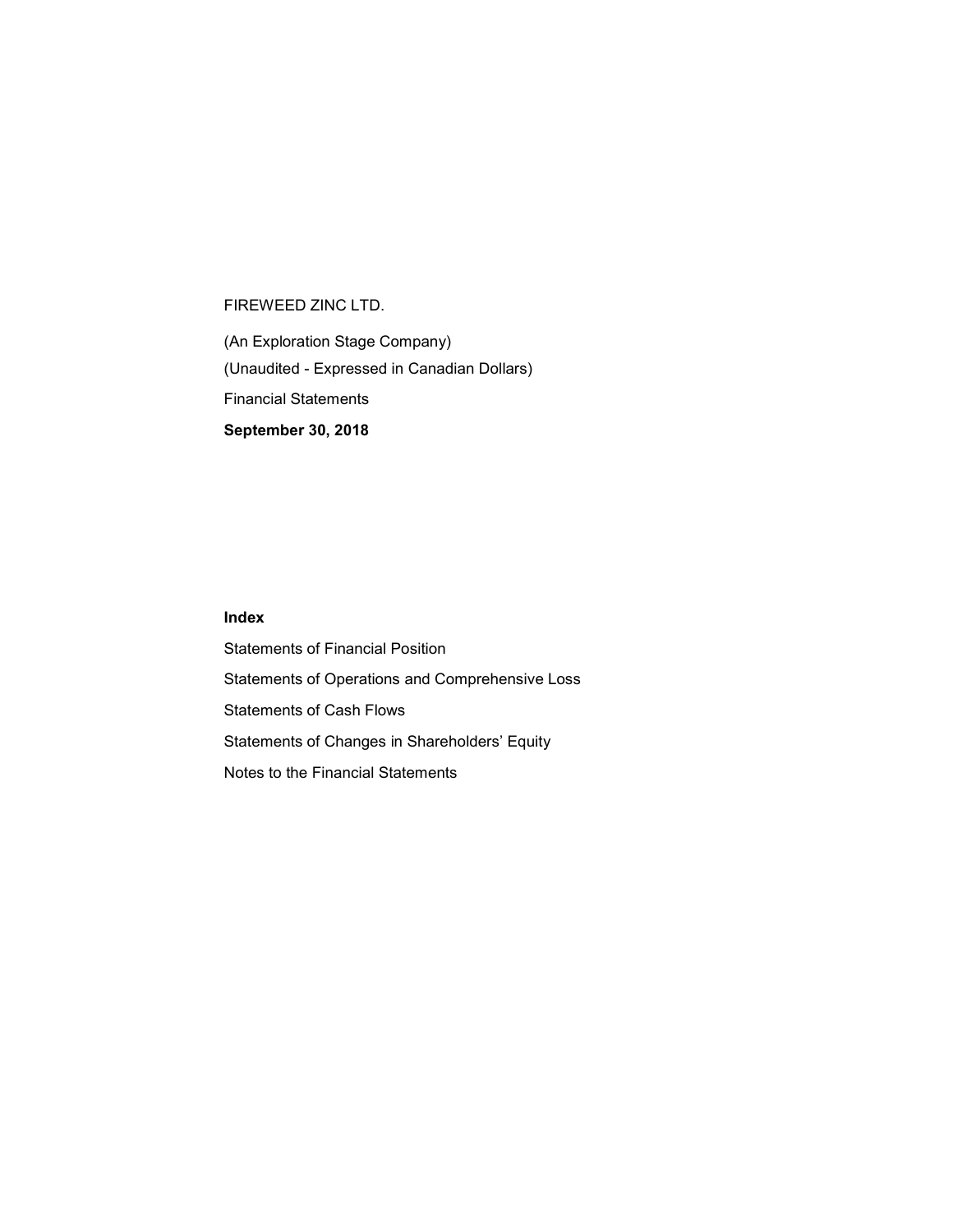#### Notice of non-review of condensed interim financial statements

In accordance with National Instrument 51-102 Continuous Disclosure Obligations of the Canadian Securities Administrators, notice is given that the attached condensed interim financial statements for the nine-month period ended September 30, 2018 have not been reviewed by the Company's auditors.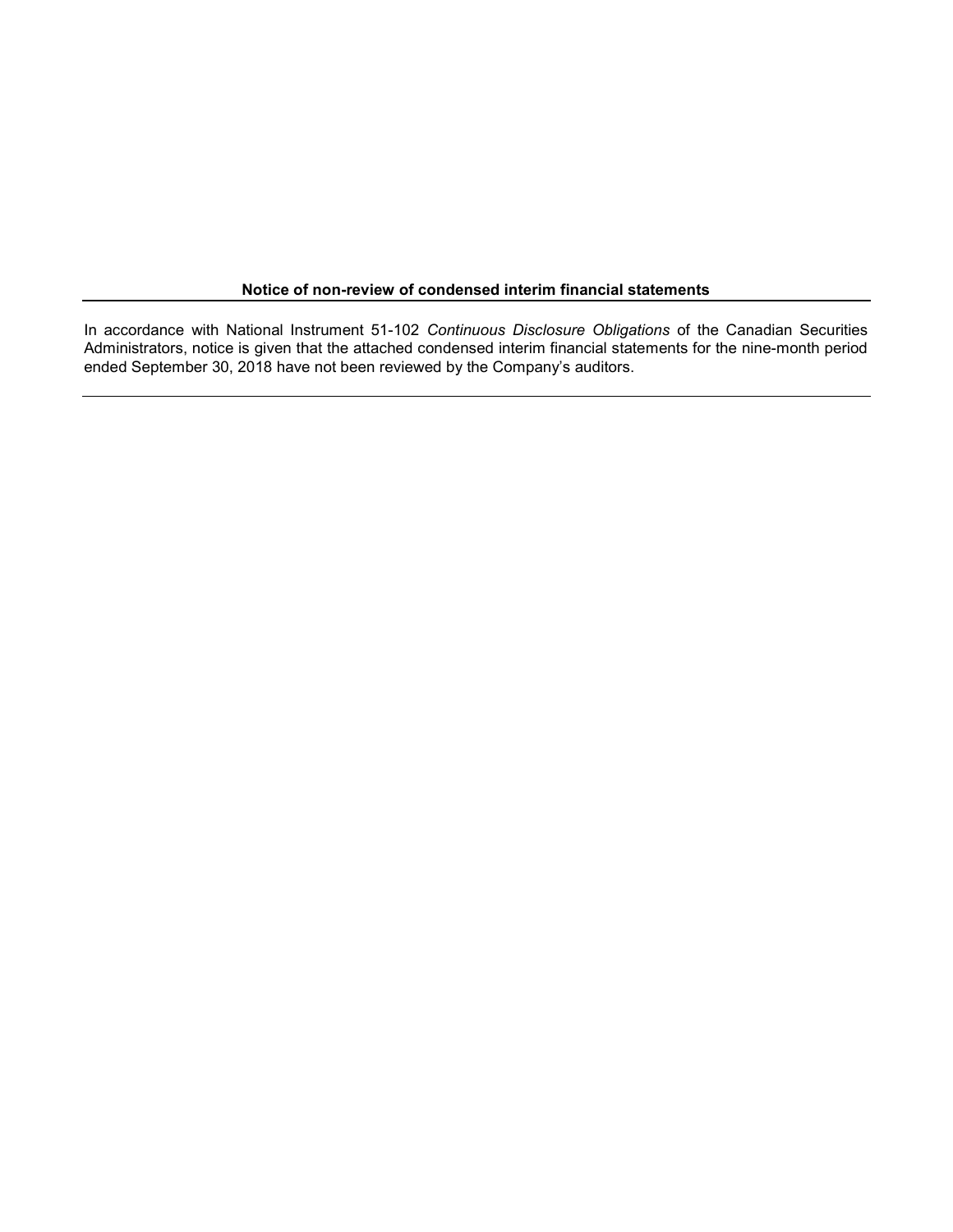Condensed Interim Statements of Financial Position as at (Unaudited - Expressed in Canadian Dollars)

|                                                                                                      |             | September 30,      | December 31,      |
|------------------------------------------------------------------------------------------------------|-------------|--------------------|-------------------|
|                                                                                                      | <b>Note</b> | 2018               | 2017              |
| <b>Assets</b>                                                                                        |             |                    |                   |
| Current assets:                                                                                      |             |                    |                   |
| Cash                                                                                                 |             | \$<br>3,659,723 \$ | 1,179,634         |
| Receivables                                                                                          | 14          | 239,537            | 40,321            |
| Prepaid expenses                                                                                     |             | 245,729            | 81,888            |
|                                                                                                      |             | 4,144,989          | 1,301,843         |
| Equipment                                                                                            | 5           | 29,791             | 35,485            |
| Reclamation bond                                                                                     |             | 39,596             |                   |
| Exploration and evaluation assets                                                                    | 4           | 17,364,531         | 2,794,672         |
|                                                                                                      |             | \$<br>21,578,907   | 4,132,000         |
| <b>Liabilities and Shareholders' Equity</b>                                                          |             |                    |                   |
|                                                                                                      |             |                    |                   |
| <b>Current liabilities:</b>                                                                          |             |                    |                   |
| Accounts payable and accrued liabilities<br>Lease liability                                          | 7,11<br>6   | \$<br>1,467,587 \$ | 275,415<br>17,711 |
|                                                                                                      |             | 1,467,587          | 293,126           |
| Long-term lease liability                                                                            | 6           |                    | 9,049             |
| Rehabilitation provisions                                                                            | 9           | 213,151            |                   |
|                                                                                                      |             | 1,680,738          | 302,175           |
| Shareholders' equity:                                                                                |             |                    |                   |
| Capital stock                                                                                        | 10          | 20,823,071         | 4,592,913         |
| Share-based compensation                                                                             | 10          | 1,031,632          | 292,994           |
| Warrants reserve                                                                                     | 10          | 273,641            | 105,565           |
| Deficit                                                                                              |             | (2, 230, 175)      | (1, 161, 647)     |
|                                                                                                      |             | 19,898,169         | 3,829,825         |
|                                                                                                      |             | \$<br>21,578,907   | \$<br>4,132,000   |
| Nature and continuance of operations (Note 1)<br>Commitment (Note 15)<br>Subsequent events (Note 16) |             |                    |                   |
| On behalf of the Board:                                                                              |             |                    |                   |
| "Brandon Macdonald"<br>Director                                                                      |             | "George Gorzynski" | Director          |

The accompanying notes are an integral part of these interim financial statements.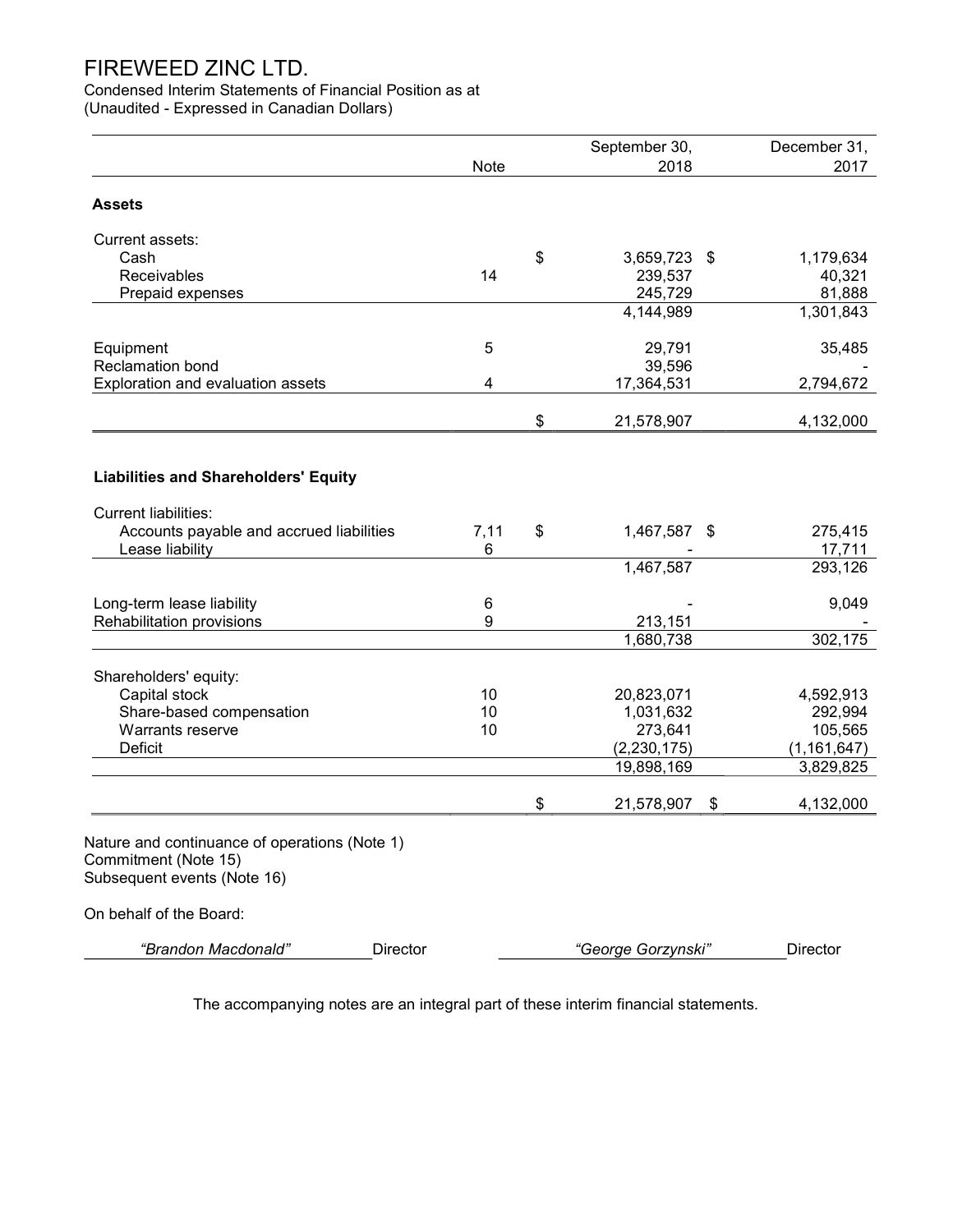Condensed Interim Statements of Operations and Comprehensive Loss (Unaudited - Expressed in Canadian Dollars)

|                                    |      | Three months ended |                 |               | Nine months ended |               |
|------------------------------------|------|--------------------|-----------------|---------------|-------------------|---------------|
|                                    |      | September 30,      | September 30,   |               | September 30,     | September 30, |
|                                    | Note | 2018               | 2017            |               | 2018              | 2017          |
| <b>Expenses</b>                    |      |                    |                 |               |                   |               |
| <b>Consulting fees</b>             | 11   | \$<br>77,792 \$    | 39,550 \$       |               | 172,951 \$        | 105,275       |
| Depreciation                       | 5    | 1,898              | 1,261           |               | 5,694             | 1,801         |
| Director and committee fees        | 11   | 36,750             |                 |               | 121,750           |               |
| Finance expense                    | 6    |                    |                 |               | 636               |               |
| Investor relations                 |      | 125,324            | 72,710          |               | 697,376           | 173,461       |
| Insurance expense                  |      | 3,412              | 4,333           |               | 10,588            | 4,333         |
| Office expenses                    |      | 31,379             | 2,751           |               | 48,034            | 10,526        |
| Payroll expense                    |      | (4,826)            |                 |               |                   |               |
| Professional fees                  |      | 21,970             | 23,164          |               | 66,675            | 88,635        |
| Property investigation             |      |                    | 4,225           |               | 5,100             | 4,225         |
| Rent                               |      | 13,555             | 5,850           |               | 36,960            | 17,550        |
| Share-based compensation           | 10   | 236,642            |                 |               | 738,638           |               |
| Transfer agent & filing fees       |      | 3,215              | 11,610          |               | 31,009            | 67,509        |
| Travel                             |      | 13,365             | 2,840           |               | 40,943            | 5,813         |
|                                    |      |                    |                 |               |                   |               |
| <b>Operating loss for the</b>      |      |                    |                 |               |                   |               |
| period                             |      | \$<br>(560,476) \$ | $(168, 294)$ \$ |               | $(1,976,354)$ \$  | (479, 128)    |
| Other income (expenses)            |      |                    |                 |               |                   |               |
| Amortization of flow-through       |      |                    |                 |               |                   |               |
| liability                          | 8    | \$<br>383,780 \$   |                 | \$            | 812,232 \$        |               |
| Interest income                    |      | 31,863             | 7,896           |               | 96,706            | 8,439         |
| Foreign exchange                   |      | 193                |                 |               | (1, 111)          |               |
|                                    |      |                    |                 |               |                   |               |
| <b>Comprehensive loss for</b>      |      |                    |                 |               |                   |               |
| the period                         |      | (144, 640)         | (160, 398)      |               | (1,068,528)       | (470, 689)    |
| Loss per share - basic and diluted |      | \$<br>$(0.00)$ \$  | (0.01)          | $\sqrt[6]{3}$ | $(0.04)$ \$       | (0.04)        |
|                                    |      |                    |                 |               |                   |               |
| Weighted average number of         |      |                    |                 |               |                   |               |
| common shares outstanding -        |      |                    |                 |               |                   |               |
| basic and diluted                  |      | 30,196,776         | 17,756,370      |               | 27,873,027        | 12,912,197    |

The accompanying notes are an integral part of these condensed interim financial statements.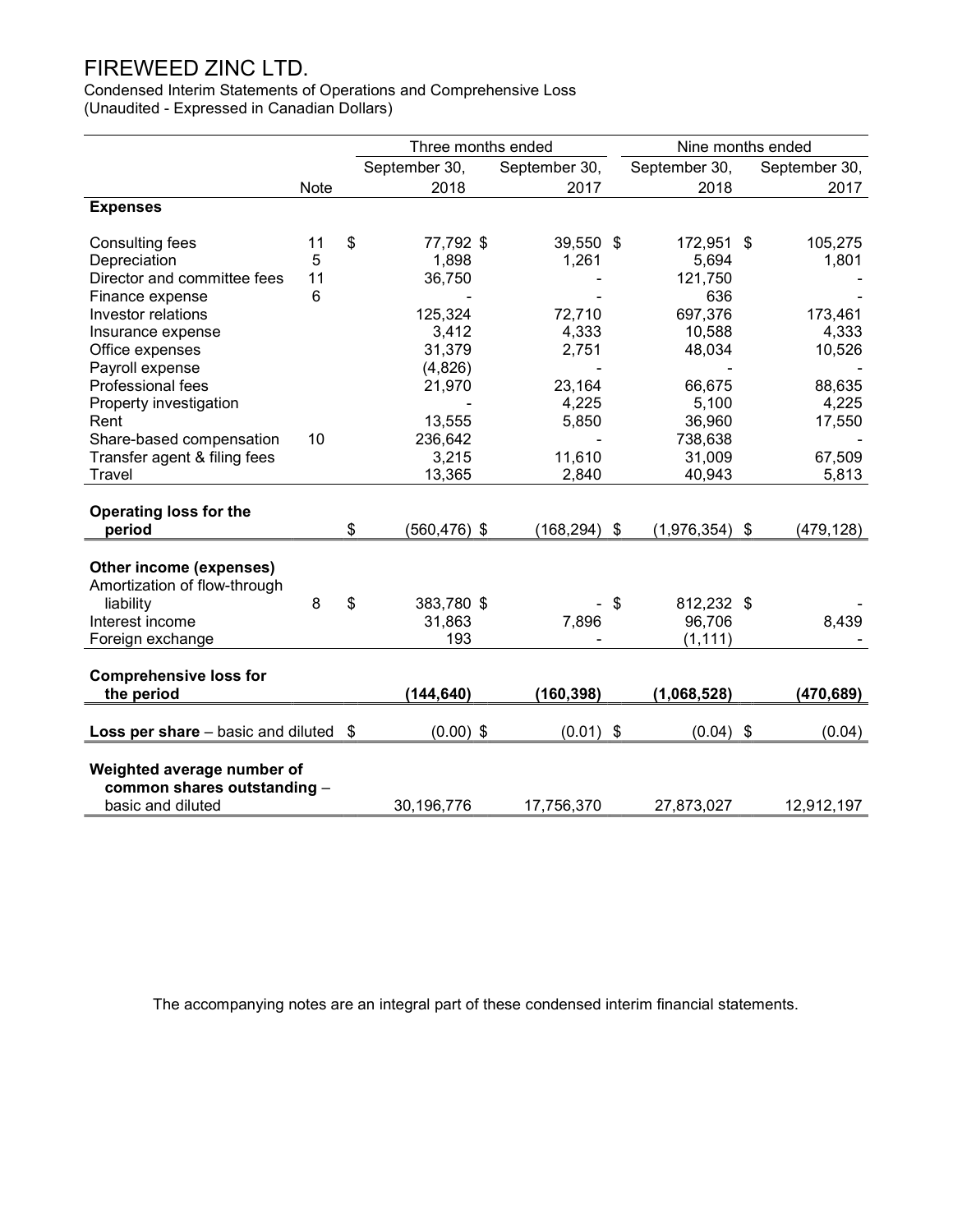### Condensed Interim Statement of Cash Flows

(Unaudited - Expressed in Canadian Dollars)

|                                           |      | Nine months ended      |                           | Nine months ended |
|-------------------------------------------|------|------------------------|---------------------------|-------------------|
|                                           |      | September 30,          |                           | September 30,     |
|                                           | Note | 2018                   |                           | 2017              |
|                                           |      |                        |                           |                   |
| <b>OPERATING ACTIVITIES</b>               |      |                        |                           |                   |
| Loss for the period                       |      | \$<br>$(1,068,528)$ \$ |                           | (470, 689)        |
|                                           |      |                        |                           |                   |
| Adjustment for items not affecting cash:  |      |                        |                           |                   |
| Amortization of flow-through liability    | 8    | (812, 232)             |                           |                   |
| Depreciation                              | 5    | 5,694                  |                           | 1,801             |
| Finance expense                           | 6    | 636                    |                           |                   |
| Share-based compensation                  | 10   | 738,638                |                           |                   |
|                                           |      |                        |                           |                   |
| Change in non-cash working capital items: |      |                        |                           |                   |
| Receivables                               | 14   | (199, 216)             |                           | (104, 920)        |
| Prepaid expenses                          |      | (163, 841)             |                           | (631, 424)        |
| Accounts payable and accrued liabilities  | 7    | 1,192,172              |                           | 40,216            |
|                                           |      | (306, 677)             |                           | (1, 165, 016)     |
|                                           |      |                        |                           |                   |
| <b>INVESTING ACTIVITIES</b>               |      |                        |                           |                   |
| Equipment                                 |      |                        |                           | (10, 801)         |
| <b>Reclamation bond</b>                   |      | (39, 596)              |                           |                   |
| Exploration and evaluation assets         | 4    | (8,631,099)            |                           | (1,843,987)       |
|                                           |      | (8,670,695)            |                           | (1,854,788)       |
|                                           |      |                        |                           |                   |
| <b>FINANCING ACTIVITIES</b>               |      |                        |                           |                   |
| Capital stock                             | 10   | 12,327,750             |                           | 4,429,688         |
| Share issue costs                         |      | (863, 643)             |                           |                   |
| Lease liability                           | 6    | (27, 396)              |                           |                   |
| Proceeds from options exercised           |      | 20,750                 |                           |                   |
|                                           |      | 11,457,461             |                           | 4,429,688         |
|                                           |      |                        |                           |                   |
| Increase in cash                          |      | 2,480,089              |                           | 1,409,884         |
| Cash, beginning of the period             |      | 1,179,634              |                           | 72,214            |
| Cash, end of the period                   |      | \$<br>3,659,723        | $\boldsymbol{\mathsf{S}}$ | 1,482,098         |

### Supplemental disclosures with respect to cash flows:

|                                                                                                                                                                                                 |             | Nine months ended<br>September 30, |      | Nine months ended<br>September 30, |
|-------------------------------------------------------------------------------------------------------------------------------------------------------------------------------------------------|-------------|------------------------------------|------|------------------------------------|
| Non-Cash Activities:                                                                                                                                                                            | <b>Note</b> | 2018                               |      | 2017                               |
| Exploration and evaluation expenditures<br>included in accounts payable<br>Fair value of finders' warrants<br>Fair value of shares issued for property<br>Reallocation of reserves for broker's |             | \$<br>٠<br>174.625<br>5,536,859    | \$   | 50,711                             |
| warrants exercised                                                                                                                                                                              |             | 6,549                              |      |                                    |
| Rehabilitation provisions                                                                                                                                                                       | 9           | \$<br>213,151                      | - \$ |                                    |
|                                                                                                                                                                                                 |             |                                    |      |                                    |

The accompanying notes are an integral part of these interim financial statements.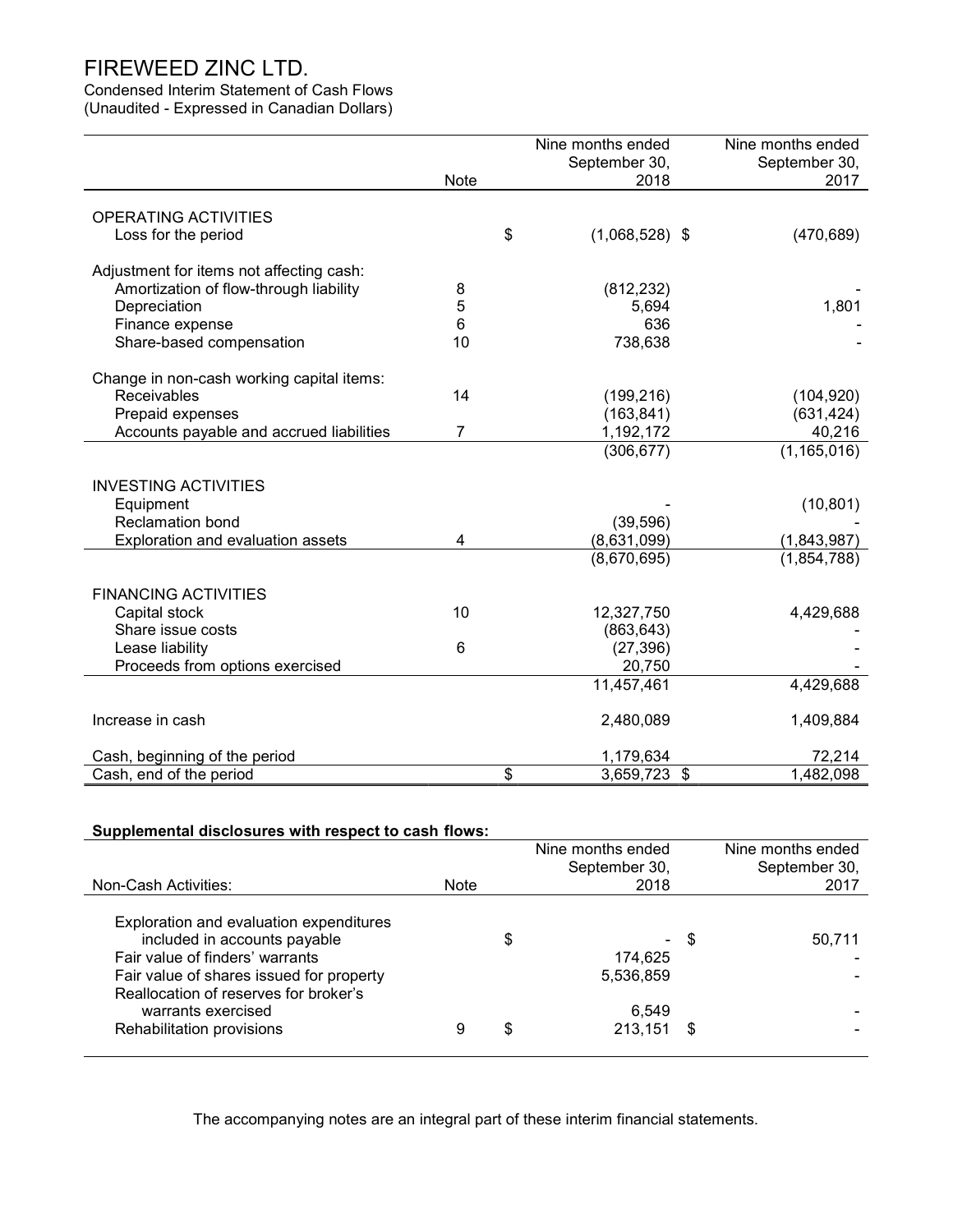Condensed Interim Statements of Changes in Shareholders' Equity (Unaudited - Expressed in Canadian Dollars)

|                                                                                                                    |          | <b>Capital Stock</b>                   |                                    |    |                     |    |                    |    |                                         |   |                               |                                               |
|--------------------------------------------------------------------------------------------------------------------|----------|----------------------------------------|------------------------------------|----|---------------------|----|--------------------|----|-----------------------------------------|---|-------------------------------|-----------------------------------------------|
|                                                                                                                    | Note     | Shares                                 | Amount                             |    | Warrants<br>reserve |    | Options<br>reserve |    | Subscriptions<br>received in<br>advance |   | Deficit                       | Total                                         |
| <b>Balance at December 31, 2016</b><br>Seed financings<br>Initial public offering<br>Loss for the period           | 8        | 5,700,000 \$<br>3,720,000<br>8,336,370 | 270,500 \$<br>645,000<br>3,759,123 |    | $\sim$<br>105,565   | -S | ٠                  | S  | 80,000<br>(80,000)                      | S | $(202, 160)$ \$<br>(470, 689) | 148,340<br>565,000<br>3,864,688<br>(470, 689) |
| Balance at September 30, 2017                                                                                      |          | 17,756,370 \$                          | 4,674,623                          | S  | 105,565             | \$ | $\sim 100$         | \$ |                                         | S | $(672, 849)$ \$               | 4,107,339                                     |
| Balance at December 31, 2017                                                                                       |          | 17,756,370 \$                          | 4,592,913                          | -S | 105,565             | S  | 292,994            | -S |                                         |   | $(1, 161, 647)$ \$            | 3,829,825                                     |
| Shares issued for resource property<br>Shares issued in private placement<br>Flow-through shares issued in private | 4,8<br>8 | 3,690,406<br>5,700,000                 | 5,536,859<br>7,524,000             |    |                     |    |                    |    |                                         |   |                               | 5,536,859<br>7,524,000                        |
| placement<br>Share issue costs                                                                                     | 8<br>8   | 3,000,000                              | 3,960,000<br>(830, 500)            |    | 174,625             |    |                    |    |                                         |   |                               | 3,960,000<br>(655, 875)                       |
| Share-based compensation<br>Options exercised                                                                      | 8<br>8   | 25,000                                 | 20,750                             |    |                     |    | 738,638            |    |                                         |   |                               | 738,638<br>20,750                             |
| Warrants exercised<br>Loss for the period                                                                          | 8        | 25,000                                 | 19,049                             |    | (6, 549)            |    |                    |    |                                         |   | (1,068,528)                   | 12,500<br>(1,068,528)                         |
| Balance at September 30, 2018                                                                                      |          | 30,196,776 \$                          | 20,823,071                         |    | 273,641             | S  | 1,031,632          | \$ |                                         |   | $(2,230,175)$ \$              | 19,898,169                                    |

The accompanying notes are an integral part of these condensed interim financial statements.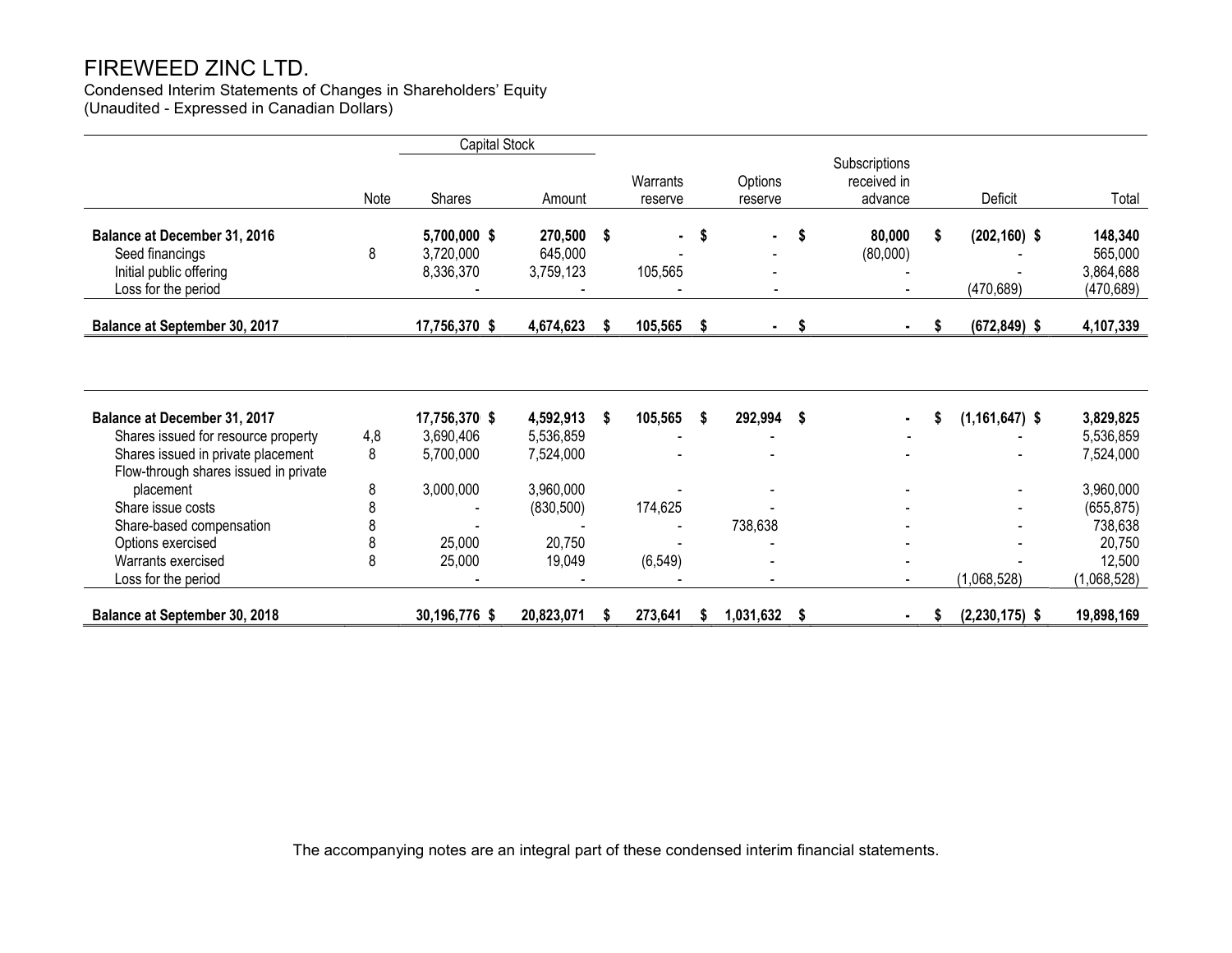Notes to the Condensed Interim Financial Statements for the Nine Months Ended September 30, 2018 (Unaudited - Expressed in Canadian Dollars)

#### 1. Nature and Continuance of Operations

Fireweed Zinc Ltd. (the "Company") was incorporated under the Business Corporations Act of the Yukon in Canada on October 20, 2015. The Company is a mineral exploration and development company and is engaged in the acquisition, exploration and development of mineral assets. Currently the Company has one project, the Macmillan Pass Project, which includes the Tom and Jason zinc-lead-silver deposits, MAC claims and recently optioned large blocks of adjacent claims (MC, MP, Jerry, BR and NS) in Yukon, Canada (collectively, the "Project"). The Company is listed on the TSX Venture Exchange and trades under the symbol FWZ.

The Company's head office and principal address is Suite 1020 – 800 West Pender Street, Vancouver, British Columbia, Canada V6C 2V6. The registered and records office is 3081 3rd Avenue, Whitehorse, Yukon, Canada Y1A 4Z7.

The Company's ability to continue operations is not assured and is dependent upon the ability of the Company to obtain necessary financing to meet its liabilities and commitments as they become due and the ability to generate future profitable production or operations or obtain sufficient proceeds from the disposition thereof. The outcome of these matters cannot be predicted at this time. The interim financial statements do not include adjustments to amounts and classifications of assets and liabilities that might be necessary should the Company be unable to continue operations. As at September 30, 2018, management estimates that the Company has sufficient working capital to maintain its operations and activities for the next fiscal year.

The financial statements for the nine months ended September 30, 2018 have been prepared by management, reviewed by the Audit Committee and authorized for issue by the Board of Directors on November 22, 2018.

#### 2. Basis of Presentation

These interim financial statements have been prepared in accordance with International Financial Reporting Standards ("IFRS") as issued by the International Accounting Standards Board ("IASB") for interim information, specifically International Accounting Standards ("IAS") 34 - Interim Financial Reporting. In addition, these interim financial statements have been prepared using interpretations issued by the International Financial Reporting Interpretation Committee ("IFRIC") in effect at September 30, 2018 and the same accounting policies and methods of their application as the most recent annual financial statements of the Company. These interim financial statements do not include all disclosures normally provided in the annual financial statements and should be read in conjunction with the Company's audited financial statements for the year ended December 31, 2017. In management's opinion, all adjustments necessary for fair presentation have been included in these condensed interim financial statements. Interim results are not necessarily indicative of the results expected for the year ending December 31, 2018.

The financial statements have been prepared on a historical cost basis, except for financial instruments classified as fair value through profit and loss, which are stated at their fair value. All dollar amounts presented are in Canadian dollars unless otherwise specified. In addition, the financial statements have been prepared using the accrual basis of accounting, except for cash flow information.

#### 3. Significant Accounting Policies

#### New and revised standards and interpretations

The accounting policies in preparation of these condensed interim financial statements are consistent with those applied and disclosed in the Company's audited financial statements for the year ended December 31, 2017, except for the adoption, on January 1, 2018, of **IFRS 9, Financial Instruments: Classification and** Measurement ("IFRS 9"), which has an initial application as at this date.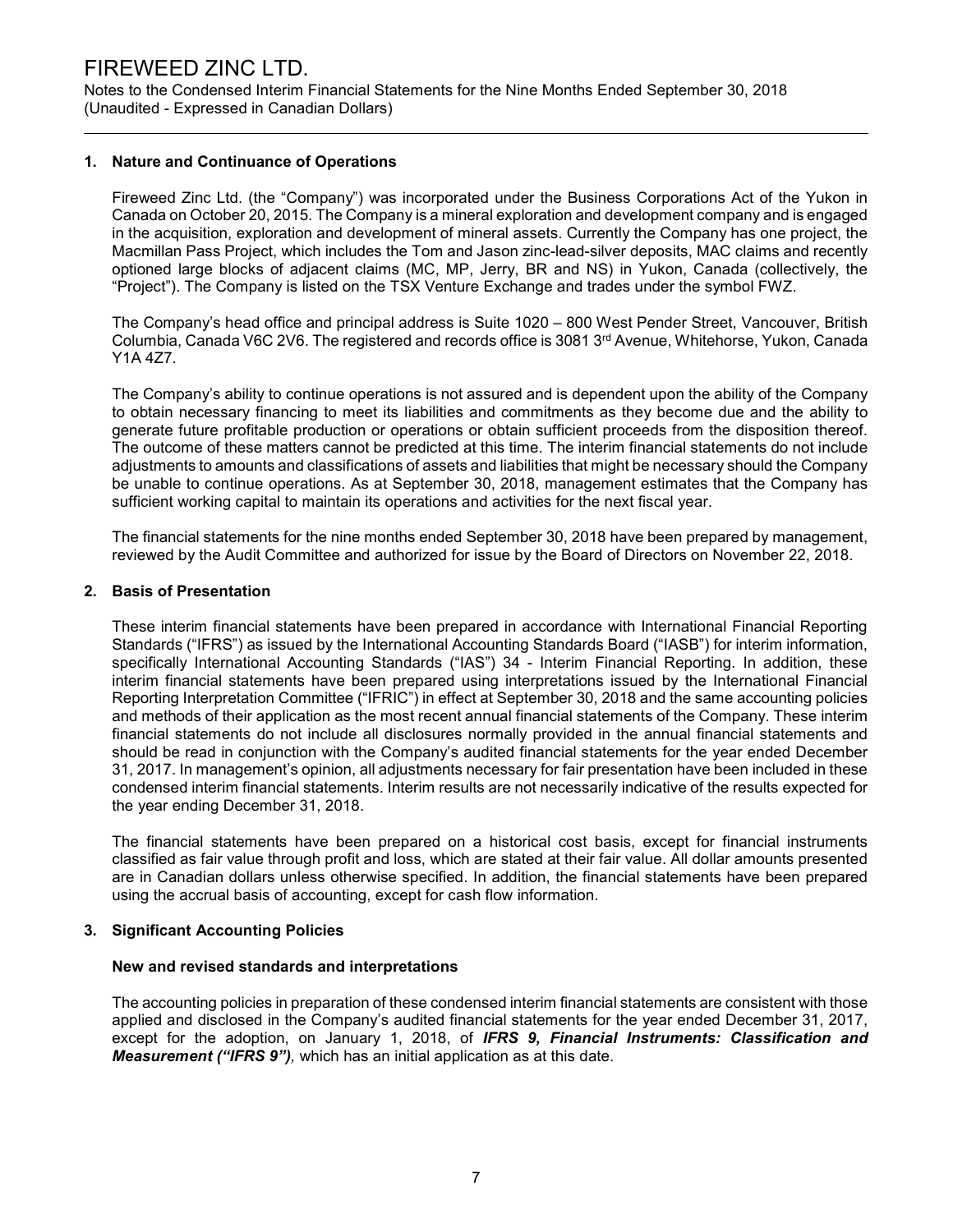Notes to the Condensed Interim Financial Statements for the Nine Months Ended September 30, 2018 (Unaudited - Expressed in Canadian Dollars)

#### 3. Significant Accounting Policies (continued)

#### New and revised standards and interpretations (continued)

IFRS 9 uses a single approach to determine whether a financial asset is classified and measured at amortized cost or fair value, replacing the multiple rules in IAS 39, Financial instruments. The approach in IFRS 9 is based on how an entity manages its financial instruments and the contractual cash flows characteristics of the financial asset. Most of the requirements in IAS 39 for classification and measurement of financial liabilities were carried forward in IFRS 9 and, therefore, the accounting policy with respect to financial liabilities is unchanged.

The Company classifies its financial assets into one of the categories described below, depending on the purpose for which the asset was acquired. Management determines the classification of its financial assets at initial recognition.

The classification of debt instruments is driven by the business model for managing the financial assets and their contractual cash flow characteristics. Debt instruments are measured at amortized cost if the business model is to hold the instrument for collection of contractual cash flows and those cash flows are solely principal and interest.

If the business model is not to hold the debt instrument, it is classified as fair value through profit and loss ("FVTPL"). Financial assets with embedded derivatives are considered in their entirety when determining whether their cash flows are solely payments of principal and interest.

Equity instruments that are held for trading (including all equity derivative instruments) are classified as FVTPL, for other equity instruments, on the day of acquisition the Company can make an irrevocable election (on an instrument by-instrument basis) to designate them as at fair value through other comprehensive income ("FVTOCI").

Fair value through profit or loss ("FVTPL") – Financial assets carried at FVTPL are initially recorded at fair value and transaction costs are expensed in the income statement. Realized and unrealized gains and losses arising from changes in the fair value of the financial asset held at FVTPL are included in the income statement in the period in which they arise. Derivatives are also categorized as FVTPL unless they are designated as hedges.

Fair value through other comprehensive income ("FVTOCI") - Investments in equity instruments at FVTOCI are initially recognized at fair value plus transaction costs. Subsequently, they are measured at fair value, with gains and losses arising from changes in fair value recognized in other comprehensive income. There is no subsequent reclassification of fair value gains and losses to profit or loss following the derecognition of the investment

Financial assets at amortized cost - A financial asset is measured at amortized cost if the objective of the business model is to hold the financial asset for the collection of contractual cash flows, and the asset's contractual cash flows are comprised solely of payments of principal and interest. They are classified as current assets or non-current assets based on their maturity date and are initially recognized at fair value and subsequently carried at amortized cost less any impairment.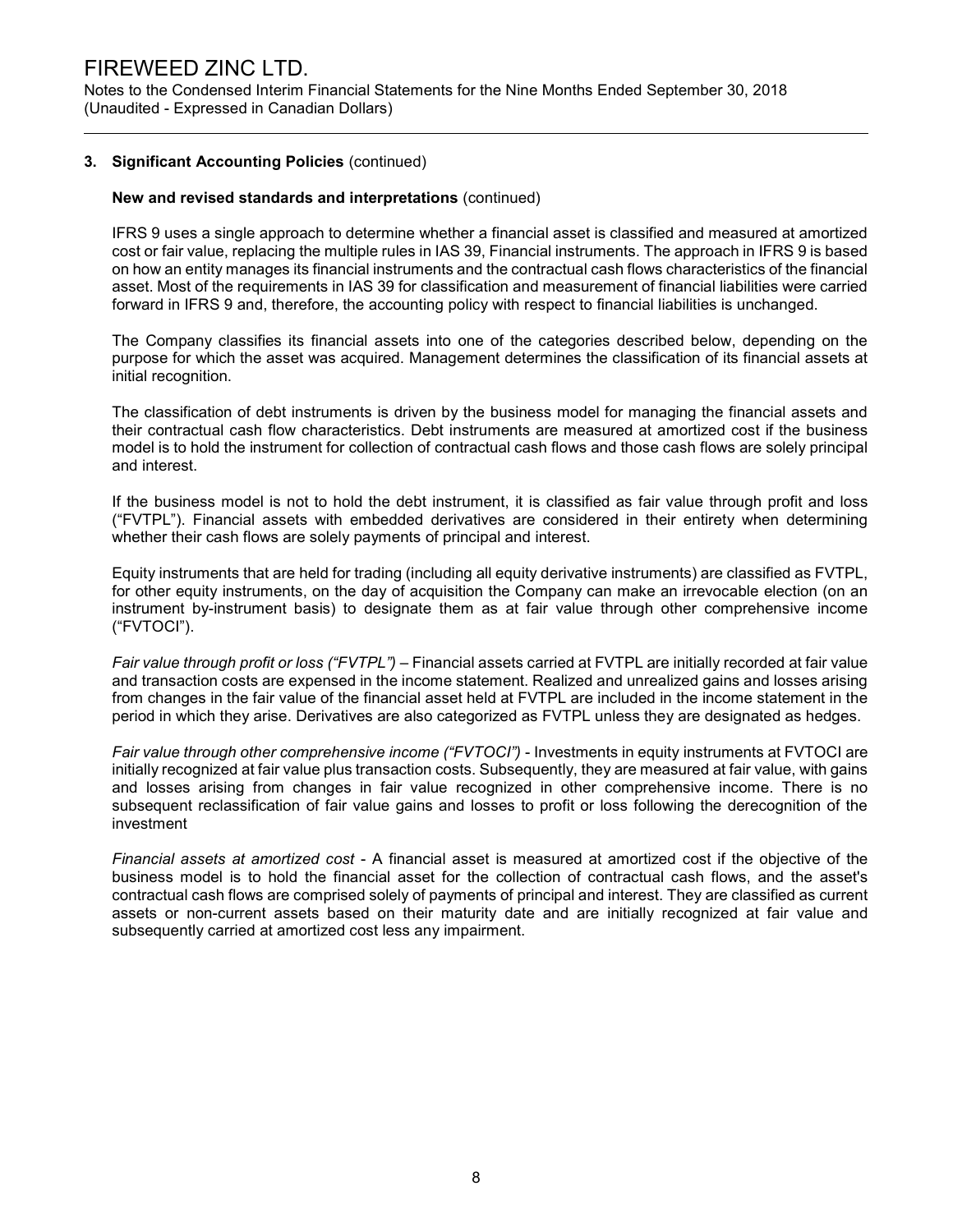Notes to the Condensed Interim Financial Statements for the Nine Months Ended September 30, 2018 (Unaudited - Expressed in Canadian Dollars)

#### 3. Significant Accounting Policies (continued)

#### New and revised standards and interpretations (continued)

Impairment of financial assets at amortized cost: The Company recognizes a loss allowance for expected credit losses on financial assets that are measured at amortized cost. At each reporting date, the loss allowance for the financial asset is measured at an amount equal to the lifetime expected credit losses if the credit risk on the financial asset has increased significantly since initial recognition. If at the reporting date, the financial asset has not increased significantly since initial recognition, the loss allowance is measured for the financial asset at an amount equal to twelve month expected credit losses.

Impairment losses on financial assets carried at amortized cost are reversed in subsequent periods if the amount of the loss decreases and the decrease can be objectively related to an event occurring after the impairment was recognized.

The following table shows the classification of the Company's financial assets under IFRS 9:

| Financial asset                          | IFRS 9 Classification |  |
|------------------------------------------|-----------------------|--|
| Cash                                     | Amortized cost        |  |
| Other receivables                        | Amortized cost        |  |
| Accounts payable and accrued liabilities | Amortized cost        |  |

As the accounting reflected by the adoption of IFRS 9 under the above classifications and election is similar to that of IAS 39, there will be no impact on the Company's financial statements and no restating of prior periods will be required.

Certain new standards, interpretations, amendments and improvements to existing standards were issued by the IASB or IFRIC that are mandatory for future accounting periods. The following have not yet been adopted by the Company and are being evaluated to determine their impact:

**IFRS 16, Leases:** New standard to establish principles for recognition, measurement, presentation and disclosure of leases with an impact on lessee accounting, effective for annual periods beginning on or after January 1, 2019.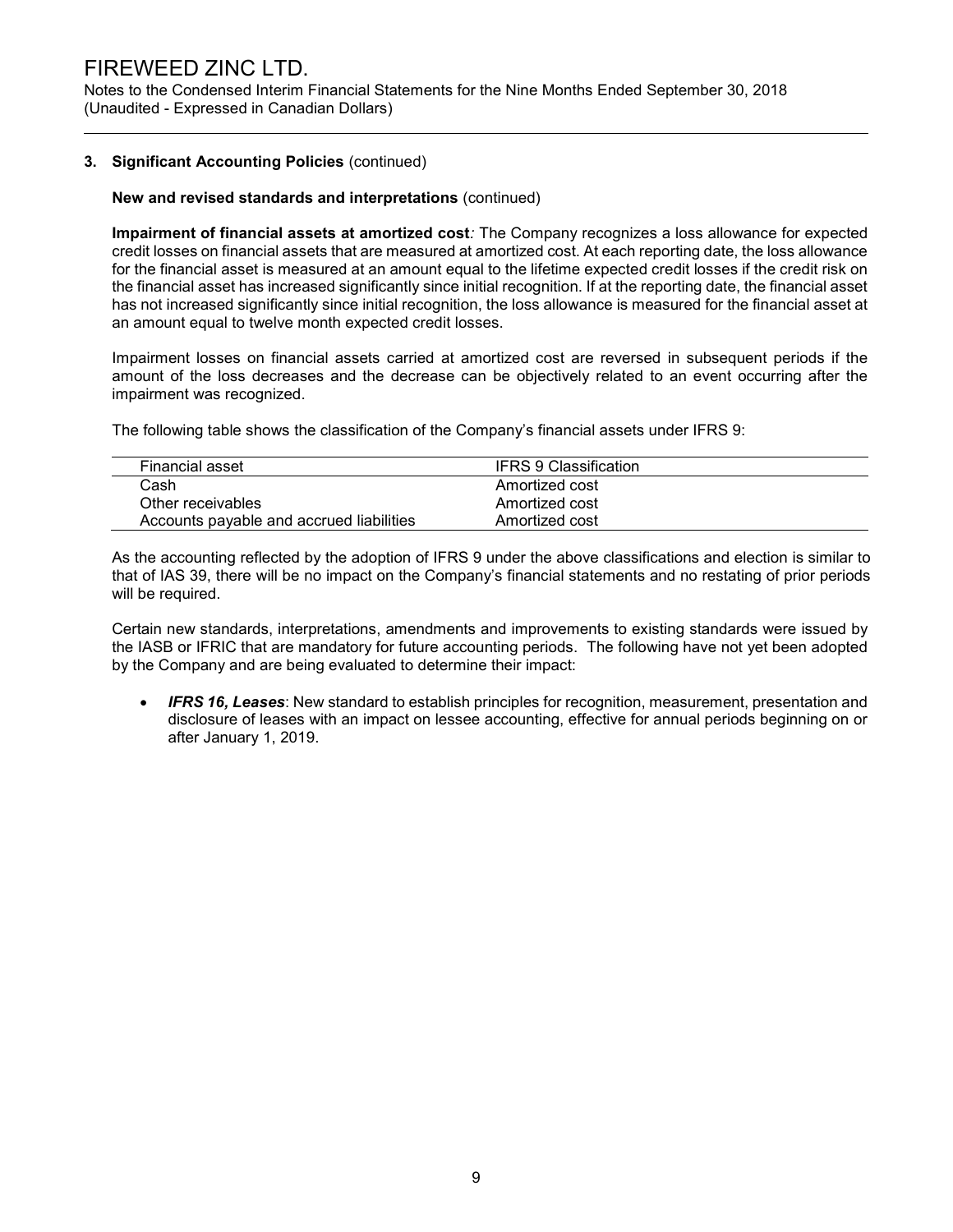Notes to the Condensed Interim Financial Statements for the Nine Months Ended September 30, 2018 (Unaudited - Expressed in Canadian Dollars)

#### 4. Exploration and Evaluation Assets

|                                |      | <b>Nine Months Ended</b> | <b>Fiscal Year Ended</b> |
|--------------------------------|------|--------------------------|--------------------------|
| <b>Macmillan Pass Project</b>  |      | September 30,            | December 31,             |
| (Yukon, Canada)                | Note | 2018                     | 2017                     |
| Acquisition costs:             |      |                          |                          |
| Opening balance                |      | \$<br>324,691            | \$<br>100,000            |
| Additions during the period:   |      |                          |                          |
| Cash payments                  |      | 1,012,317                | 224,691                  |
| Shares issued                  | 4,10 | 5,536,859                |                          |
| <b>Total acquisition costs</b> |      | 6,549,176                | 324,691                  |
| Exploration costs:             |      |                          |                          |
| Opening balance                |      | 2,469,981                | 1,971                    |
| Additions during the period:   |      |                          |                          |
| Assaying                       |      | 127,727                  | 73,018                   |
| Camp                           |      | 1,788,960                | 538,060                  |
| Drilling                       |      | 2,152,799                | 691,370                  |
| Engineering (Geophysics)       |      | 844,214                  | 125,844                  |
| <b>Geological Consulting</b>   | 11   | 2,207,476                | 756,080                  |
| Legal Fees                     |      | 16,673                   | 5,228                    |
| Other                          |      | 67,231                   | 162,747                  |
| Permitting                     |      | 17,751                   | 973                      |
| Rehabilitation provisions      | 9    | 213,151                  |                          |
| Reporting                      |      | 87,285                   | 54,522                   |
| Travel & Support               |      | 529,538                  | 60,168                   |
| <b>Total exploration costs</b> |      | 8,052,807                | 2,469,981                |
| <b>Ending balance</b>          |      | \$<br>17,364,531         | \$<br>2,794,672          |

#### Tom Jason, Yukon, Canada

#### Option Agreement with Hudbay

On December 14, 2016, the Company entered into a two year option agreement with Hudbay Minerals Inc. ("Hudbay") whereby the Company could acquire a 100% interest in the Tom Jason zinc-lead-silver property.

During the period ended September 30, 2018, the Company incurred the required exploration expenditures under the option agreement and, accordingly, exercised its option and paid the cash and issued the required shares to acquire a 100% interest in the Tom Jason property (Note 10).

These payments and shares issued are summarized as follows:

| Due Date                                                      | Cash                | <b>Common shares</b>                                                    | <b>Cumulative exploration</b><br>expenditures |
|---------------------------------------------------------------|---------------------|-------------------------------------------------------------------------|-----------------------------------------------|
| December 14, 2016                                             | \$100,000<br>(paid) |                                                                         |                                               |
| Earlier of the Company's<br>IPO and exercise of the<br>option | \$150,000<br>(paid) | $\overline{\phantom{0}}$                                                |                                               |
| December 14, 2017                                             |                     |                                                                         | 250,000 (Completed)<br>S                      |
| Exercise of the option                                        | \$750,000<br>(paid) | 15% of issued and<br>outstanding shares<br>$(3,565,406)$ shares issued) | \$1,000,000<br>(Completed)                    |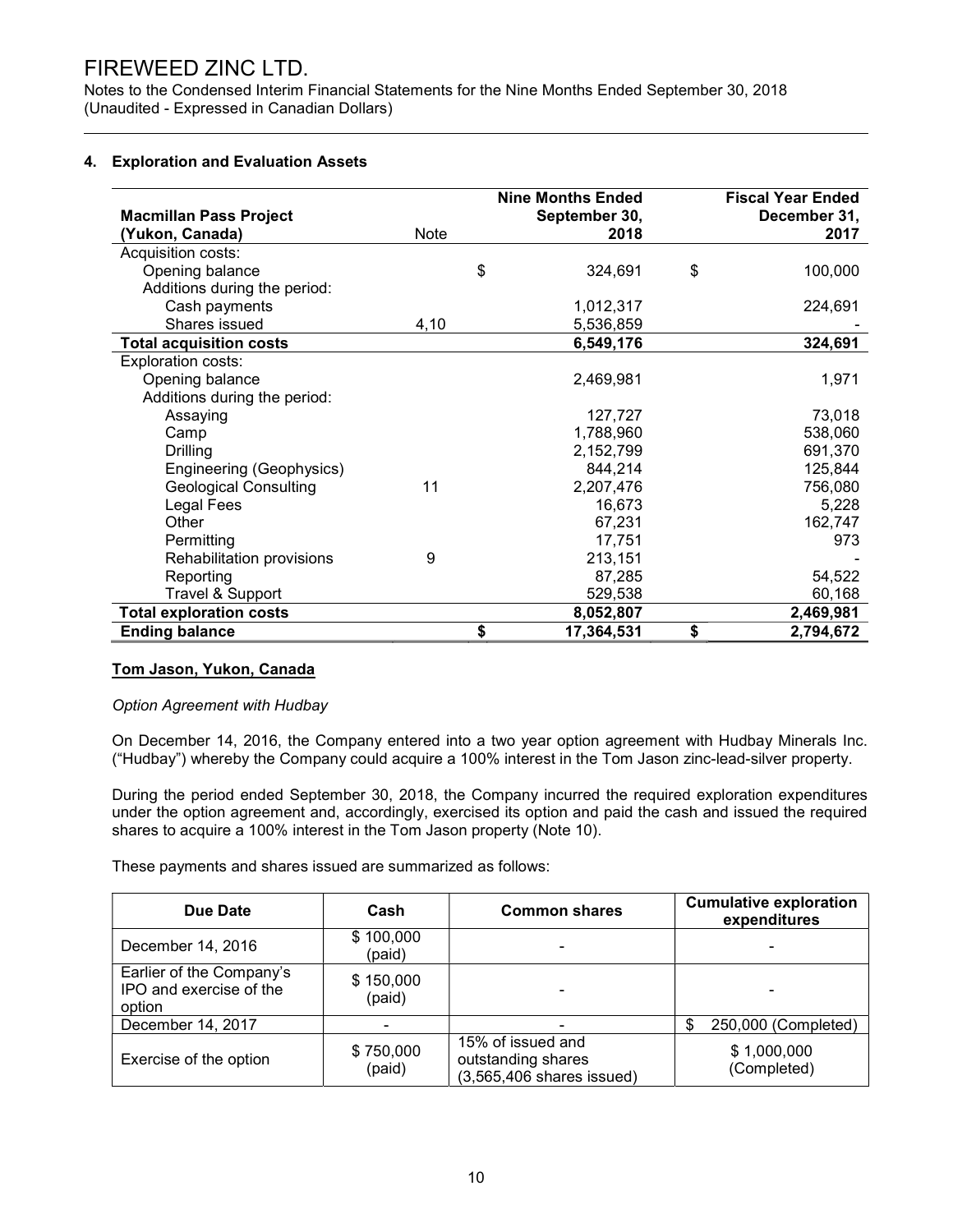Notes to the Condensed Interim Financial Statements for the Nine Months Ended September 30, 2018 (Unaudited - Expressed in Canadian Dollars)

#### 4. Exploration and Evaluation Assets (continued)

Upon exercise of the option, the Company assumed a pre-existing 3% net smelter royalty ("NSR") on the Jason claims to third parties but has the right to purchase at any time - 1.5% of the NSR for \$1,250,000 and the remaining 1.5% NSR for \$4,000,000.

#### Option Agreement with Newmont/Maverix

On July 24, 2017, the Company entered into an option agreement with Newmont Canada Holdings, ULC ("Newmont"), whereby the Company can acquire a 100% interest in the MAC claims located on the northwest extension of the Company's Tom Jason claims by paying \$450,000 in staged cash payments over four years (see summary of payments in the schedule below), maintaining the MAC claims in good standing (minimum cost of \$82,000 per year), and granting Newmont a 0.25% Net Smelter Returns royalty ("NSR") on base metals, 1% NSR, on silver and 3% NSR on gold. Newmont will also have an exclusive but limited 30 days right of first offer on any future proposed sale, transfer or disposition by the Company of its interest in the MAC claims. The MAC claims are considered part of the MacMillan Pass project cash generating unit. On June 29, 2018 Newmont sold the MAC claims option agreement to Maverix Metals Inc. ("Maverix") of Vancouver as part of a larger transaction and as such the new registered owner and optionor of the MAC claims is Maverix.

#### Option Payment Summary to Newmont/Maverix:

| Due Date                              | <b>Amount</b>   |
|---------------------------------------|-----------------|
| July 24, 2017 (signing of the option) | \$50,000 (paid) |
| July 24, 2018 (first anniversary)     | \$80,000 (paid) |
| July 24, 2019 (second anniversary)    | \$95,000        |
| July 24, 2020 (third anniversary)     | \$110,000       |
| July 24, 2021 (fourth anniversary)    | \$115,000       |
| <b>TOTAL</b>                          | \$450,000       |

The Company may prepay any of the option payments and/or prepay the entire purchase price at any time.

#### Option Agreement with Constantine Metal Resources Ltd. and Carlin Gold Corporation

During March 2018, the Company entered into a letter option agreement with Constantine Metal Resources Ltd. ("Constantine") and Carlin Gold Corporation ("Carlin") to purchase the MC, MP and Jerry Claims, Mayo and Watson Lake Mining Districts. The letter agreement described the general terms whereby the Company will have the right to earn a 100% interest in the MC, MP, and Jerry claims, comprised of 624 Yukon Quartz Claim tenures estimated to be 11,877 hectares. The terms of the agreement are summarized below:

| Due Date                                                | Cash            | <b>Common shares</b> |
|---------------------------------------------------------|-----------------|----------------------|
| Exchange approval of the option agreement (May 9, 2018) | \$75,000 (paid) | 50,000 (issued)      |
| On or before May 9, 2019                                | \$125,000       | 50,000               |
| On or before May 9, 2020                                | \$150,000       | 100,000              |
| On or before May 9, 2021                                | \$150,000       | 100,000              |
| <b>TOTAL</b>                                            | \$500,000       | 300,000              |

The definitive agreement with Constantine-Carlin was signed during April 2018.

The Company may prepay any of the option payments and/or prepay the entire purchase price at any time.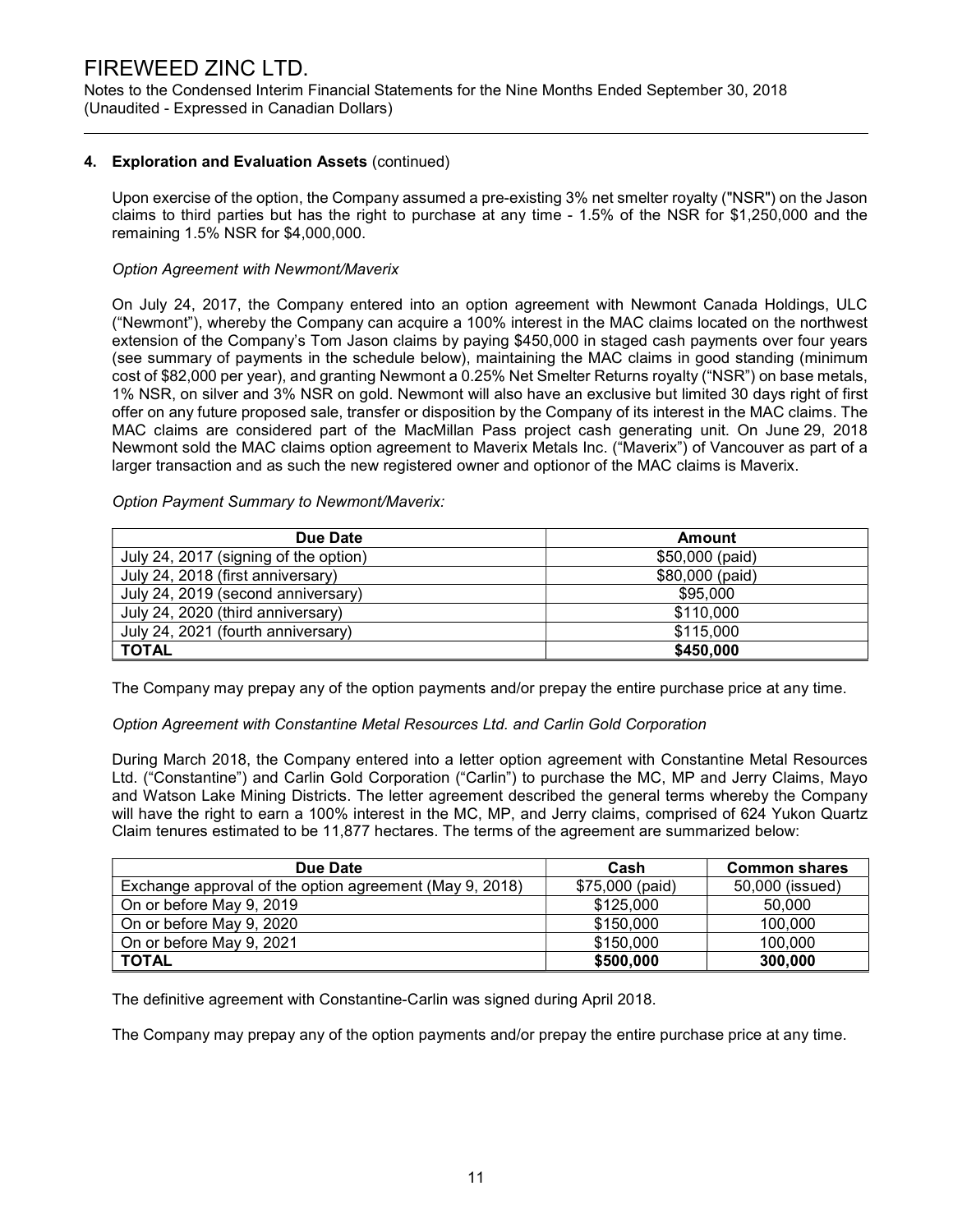Notes to the Condensed Interim Financial Statements for the Nine Months Ended September 30, 2018 (Unaudited - Expressed in Canadian Dollars)

#### 4. Exploration and Evaluation Assets (continued)

Although not part of the consideration payable to exercise the option, the Company will pay an additional \$750,000 or equivalent in shares at the Company's option, upon receiving a resource calculation of at least 2.0 million tonnes of indicated (or better) resource on any part of the Constantine-Carlin claims. Constantine-Carlin will retain the right to receive a NSR on any future mine production from the Constantine-Carlin claims as follows: 0.5% NSR on base metals and silver and 2% NSR on all other metals including gold. Fireweed maintains a right of first refusal on the sale of any NSR royalty from these claims by Constantine and/or Carlin.

#### Option Agreement with Golden Ridge Resources Ltd.

During March 2018, the Company entered into a letter option agreement with Golden Ridge Resources Ltd. ("Golden Ridge") extending the Company's Macmillan Pass Project land position to the west and south over additional prospective ground.

This option allows the Company to acquire a 100% interest in the 333 NS and 326 BR quartz claim tenures from Golden Ridge. The Company can exercise the option and acquire 100% interest in the claims by making payments totaling \$500,000 and issuing 450,000 shares over three years to Golden Ridge as follows:

| Due Date                                                | Cash            | <b>Common shares</b> |
|---------------------------------------------------------|-----------------|----------------------|
| Exchange approval of the option agreement (May 9, 2018) | \$75,000 (paid) | 75,000 (issued)      |
| On or before May 9, 2019                                | \$75,000        | 75.000               |
| On or before May 9, 2020                                | \$150,000       | 100,000              |
| On or before May 9, 2021                                | \$200,000       | 200,000              |
| <b>TOTAL</b>                                            | \$500,000       | 450,000              |

The Company may prepay any of the option payments and/or prepay the entire purchase price at any time.

Although not part of the consideration payable to exercise the option, the Company will pay an additional \$750,000 or equivalent in shares at the Company's option, to Golden Ridge, upon receiving a resource calculation of at least 2.0 million tonnes of indicated (or better) resource on any part of the BR and NS claims.

Golden Ridge will retain the right to receive net smelter return royalties on any future mine production from the BR and NS claims as follows: 0.5% NSR on base metals and silver and 2% NSR on all other metals, including gold. There is also a third party 3% NSR on any future cobalt production from the BR and NS claims. The Company will have the right to purchase one-half of these NSR royalties (excluding the cobalt royalty) for \$2.0 million at any time prior to the commencement of commercial production. The Company maintains a right of first refusal on the sale of any NSR royalty from the BR and NS claims by Golden Ridge.

The definitive agreement with Golden Ridge was signed during April 2018.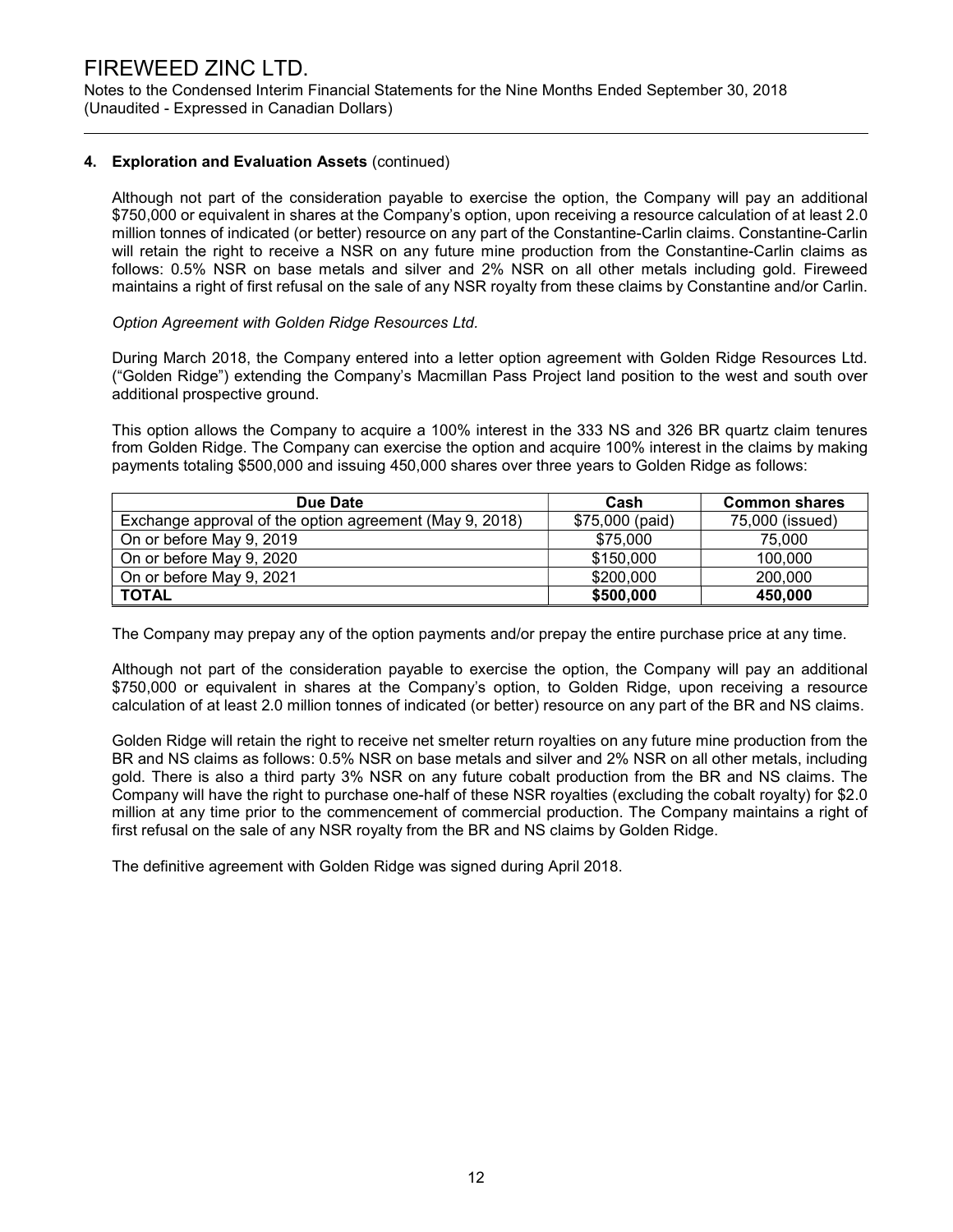Notes to the Condensed Interim Financial Statements for the Nine Months Ended September 30, 2018 (Unaudited - Expressed in Canadian Dollars)

#### 5. Equipment

|                                  | <b>Exploration</b> | Computer        |              |
|----------------------------------|--------------------|-----------------|--------------|
|                                  | <b>Equipment</b>   | <b>Hardware</b> | Total        |
| Cost                             |                    |                 |              |
| \$<br>As at December 31, 2016    |                    | \$              | \$           |
| Additions                        | 38,026             | 3,603           | 41,629       |
| Balance as at December 31, 2017  | 38,026             | 3,603           | 41,629       |
| Additions (Disposals)            |                    |                 |              |
| Balance as at September 30, 2018 | 38,026             | 3,603           | 41,629       |
|                                  |                    |                 |              |
| <b>Accumulated Depreciation</b>  |                    |                 |              |
| As at December 31, 2016          |                    |                 |              |
| Charge for the period            | (4, 523)           | (1,621)         | (6, 144)     |
| As at December 31, 2017          | (4, 523)           | (1,621)         | (6, 144)     |
| Charge for the period            | (5,025)            | (669)           | (5,694)      |
| Balance as at September 30, 2018 | (9, 548)           | (2, 290)        | (11, 838)    |
|                                  |                    |                 |              |
| Net book value                   |                    |                 |              |
| \$<br>As at December 31, 2017    | 33,503             | 1,982<br>S      | \$<br>35,485 |
| \$<br>As at September 30, 2018   | 28,478             | 1,313           | \$<br>29,791 |

#### 6. Finance Lease Obligation

During the year ended December 31, 2017, the Company entered into a finance lease for exploration equipment. The lease had an interest rate of 3% per annum with a term of 24 months, expiring in June 2019. The present value of the minimum lease payments related to the asset under the finance lease was \$38,026.

In April 2018, the Company purchased the leased equipment by paying out the balance of the lease obligation.

The following is a schedule of the minimum lease payments together with the balance of the obligation under the finance lease:

|                                                  | <b>September 30, 2018</b> | <b>December 31, 2017</b> |
|--------------------------------------------------|---------------------------|--------------------------|
| 2018                                             | $\sim 100$                | 18,282                   |
| 2019                                             | $\blacksquare$            | 9,128                    |
| Total minimum lease payments                     | $\blacksquare$            | 27,410                   |
| Less interest at the implicit rate               |                           | (650)                    |
| Balance of the obligation                        |                           | 26,760                   |
| Less current portion of finance lease obligation | $\blacksquare$            | (17, 711)                |
| Long-term portion of finance lease obligation    | ۰                         | 9,049                    |

#### Continuity of finance lease obligation:

| Balance of obligation, December 31, 2016  |           |
|-------------------------------------------|-----------|
| Additions:                                | 38.026    |
| Finance expense                           | (497)     |
| Principal payments                        | (10,769)  |
| Balance of obligation, December 31, 2017  | 26,760    |
| Finance expense                           | 636       |
| Principal payments                        | (27, 396) |
| Balance of obligation, September 30, 2018 |           |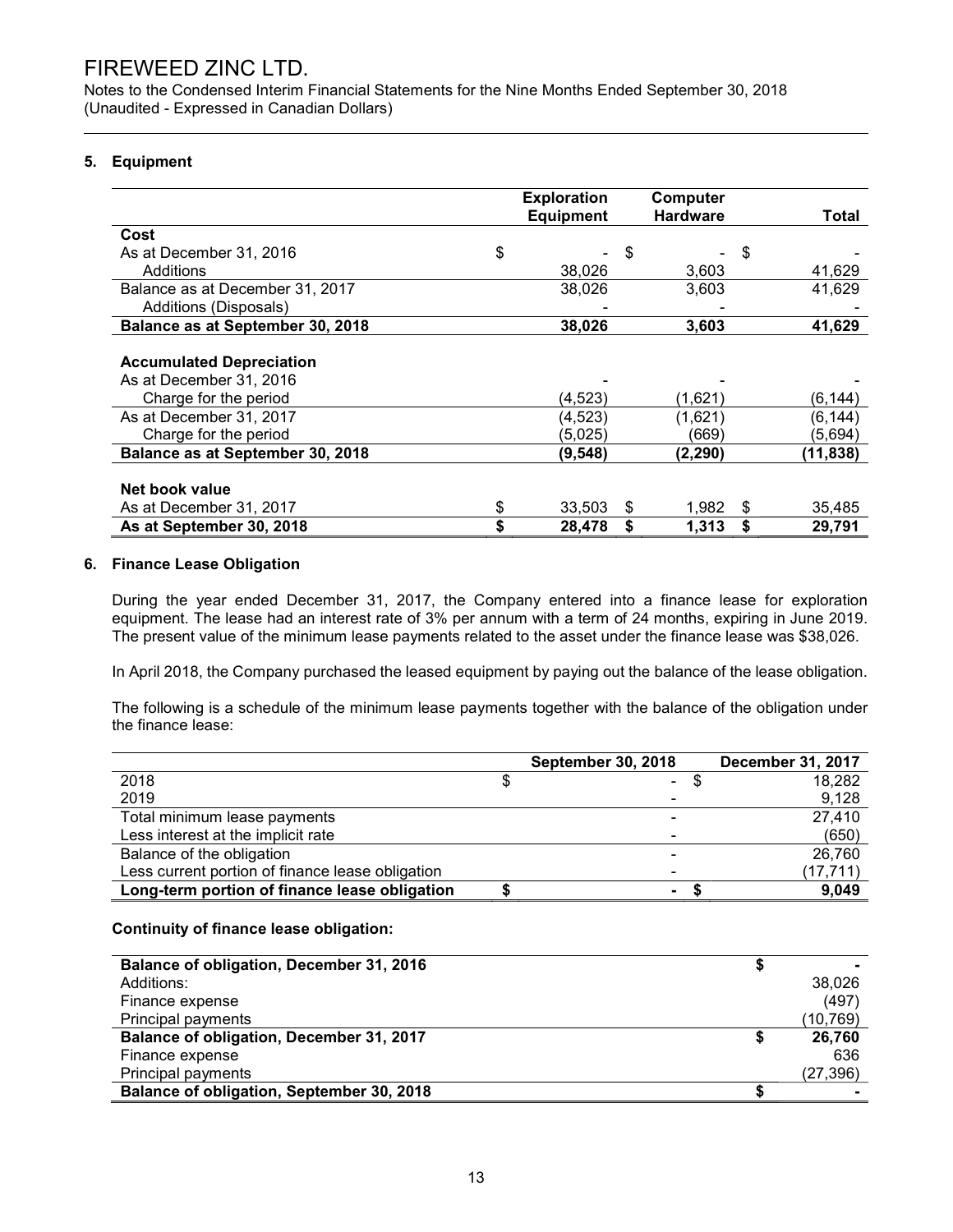Notes to the Condensed Interim Financial Statements for the Nine Months Ended September 30, 2018 (Unaudited - Expressed in Canadian Dollars)

#### 7. Accounts Payable and Accrued Liabilities

 Accounts payable and accrued liabilities mainly consist of payables to key management and to vendors for work completed on the Company's project as well as accrual of professional fees and director fees. The breakdowns of accounts payable and accrued liabilities are as follows:

|                                                       | <b>Note</b> | September 30,<br>2018 | December 31,<br>2017 |
|-------------------------------------------------------|-------------|-----------------------|----------------------|
| Payable to related parties                            | 11          | 56.012 \$             | 120.557              |
| Pavable to vendors                                    |             | 1.411.575             | 154.858              |
| <b>Total Accounts Payable and Accrued Liabilities</b> |             | 1.467.587             | 275,415              |

#### 8. Flow-through Liability

Flow-through share premium liabilities include the liability portion of the flow-through shares issued. The following is a continuity schedule of the liability portion of the flow-through shares issuances:

| Balance at December 31, 2017 and 2016                                                |             |
|--------------------------------------------------------------------------------------|-------------|
| Liability incurred on flow through shares issued                                     | 1,020,000   |
| Flow-through issuance costs                                                          | (207, 768)  |
| Settlement of flow through share liability on incurred expenditures, net of expensed |             |
| flow-through share issue costs                                                       | (1,227,768) |
| <b>Balance at September 30, 2018</b>                                                 |             |

On February 26, 2018, the Company issued 3,000,000 flow-through common shares at a price of \$1.66 per share for gross proceeds of \$4,980,000. A premium of \$0.34 per share was received for the flow-through shares. Share issuance costs relating to the flow-through premium liability were \$207,768.

During the period ended September 30, 2018, the Company incurred eligible flow-through expenditures in excess of the \$4,980,000 flow-through funds raised. Therefore, 100% of the flow-through premium liability (\$1,020,000) and 100% of the flow-through related share issuance costs (\$207,768) were amortized to Other income on the statement of Operations and Comprehensive Loss.

#### 9. Rehabilitation Provisions

The Company has estimated that the present value of future rehabilitation costs required to remediate the Tom Jason property based on its current state. The Company did not have any rehabilitation provisions prior to the acquisition of the Tom Jason property.

Although the ultimate amount of the rehabilitation liability is uncertain, the best estimate of these obligations is based on information currently available. Current significant closure and rehabilitation activities include dismantling and removing camp facilities and mobile equipment removal costs.

The total amount of estimated undiscounted cash flow required to settle the Company's estimated obligation as at September 30, 2018 is \$195,000 (December 31, 2017 - \$Nil). The calculation of present value of estimated future cash flows assumed a discount rate of 1.79% and an inflation rate of 2.70%. For the purposes of this calculation, the liabilities are assumed to be settled at various dates during 2028.

|                                     | <b>September 30, 2018</b> | <b>December 31, 2017</b> |
|-------------------------------------|---------------------------|--------------------------|
| <b>Balance, beginning of period</b> |                           |                          |
| Change in estimates                 | 213.151                   |                          |
| Balance, end of period              | 213.151                   |                          |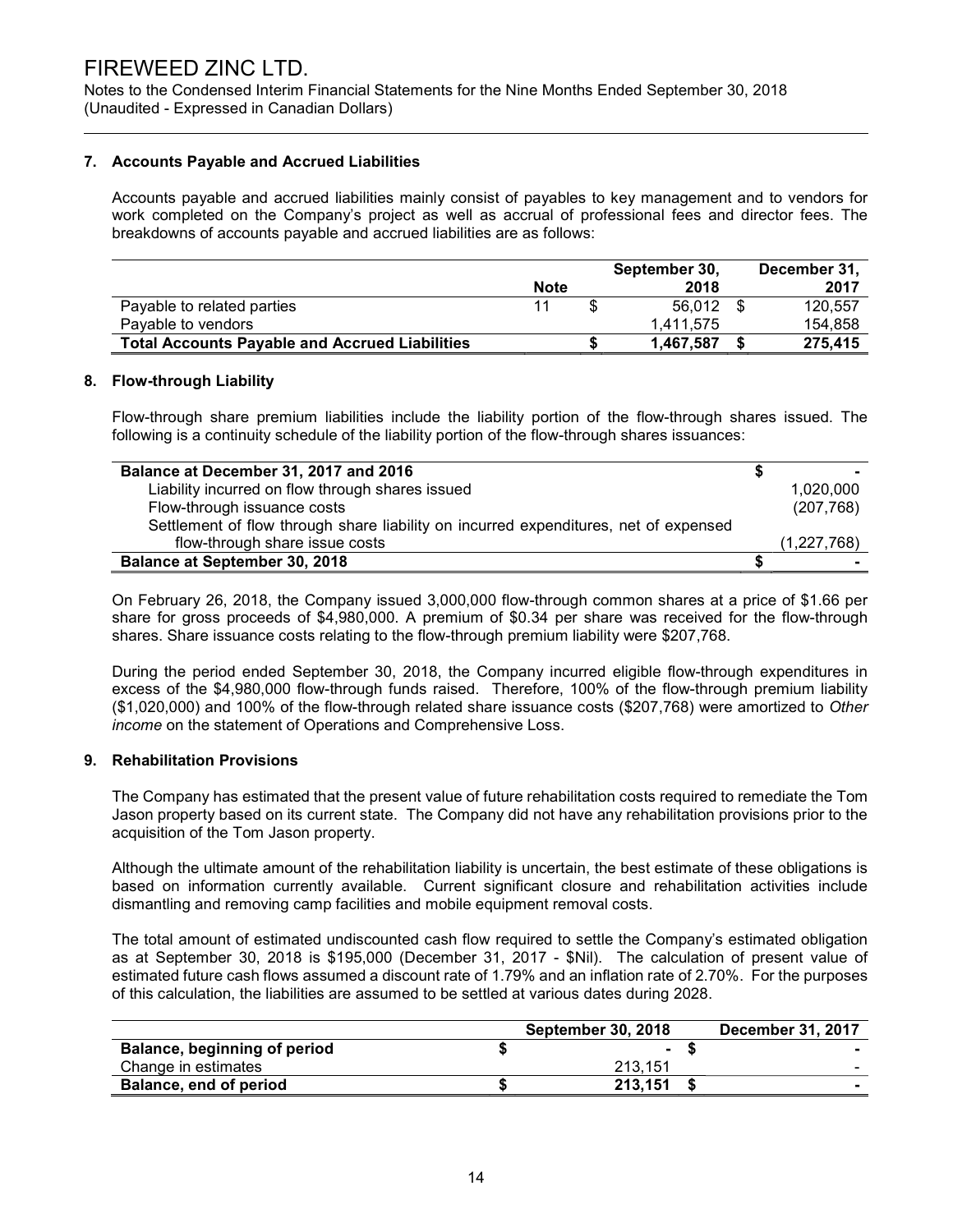Notes to the Condensed Interim Financial Statements for the Nine Months Ended September 30, 2018 (Unaudited - Expressed in Canadian Dollars)

#### 10. Capital Stock

The authorized capital stock of the Company consists of an unlimited number of common shares without nominal or par value. As at September 30, 2018, the Company had 30,196,776 (December 31, 2017 – 17,756,370) common shares issued and outstanding.

On January 24, 2018, the Company issued 25,000 shares on the exercise of agent's warrants for the total proceeds of \$12,500 and allocated \$6,549 from reserves to share capital.

On February 2, 2018, the Company issued 3,565,406 common shares to Hudbay pursuant to the terms of exercise of the Hudbay Property Option Agreement at a fair value of \$5,348,109 based on the common share quoted market price, which was capitalized to mineral property acquisition (Note 4).

#### Transactions for the nine months ended September 30, 2018

On January 24, 2018, the Company issued 25,000 shares on the exercise of agent's warrants for the total proceeds of \$12,500 and allocated \$6,549 from reserves to share capital.

On February 2, 2018, the Company issued 3,565,406 common shares to Hudbay pursuant to the terms of exercise of the Hudbay Property Option Agreement at a fair value of \$5,348,109 based on the common share quoted market price, which was capitalized to mineral property acquisition (Note 4).

On February 26, 2018, the Company completed a private placement of flow-through and non-flow-through shares for gross proceeds of \$12,504,000. The Company issued 3,000,000 flow-through shares at a price of \$1.66 for the gross proceeds of \$4,980,000, including a flow-through premium of \$1,020,000 (Note 8) and 5,700,000 non-flow-through shares at a price of \$1.32 for the gross proceeds of \$7,524,000.

In connection with the private placement, the Company incurred \$1,036,261 issue costs, \$207,768 of which were allocated to flow-through share issue costs. The issue costs included \$711,368 commission cash payments to brokers and a fair value of 250,064 compensation options granted to brokers in the amount of \$174,625. The compensation options are exercisable at \$1.32 for a period of 2 years following the grant date.

On May 10, 2018, the Company received the Exchange's approval of the option agreements with Constantine and Carlin and Golden Ridge. As per the agreements, in addition to cash payments made to Constantine, Carlin and Golden Ridge, the Company also issued a total of 125,000 shares (25,000 shares each to Constantine and Carlin and 75,000 shares to Golden Ridge (see Note 4 for details of the option agreements). The recorded value of the 125,000 shares was \$188,750.

On June 12, 2018, the Company issued 25,000 shares on the exercise of stock options for the total proceeds of \$20,750.

#### Transactions for the year ended December 31, 2017

On January 5, 2017, 1,900,000 common shares were issued at \$0.10 per share for gross proceeds of \$190,000. Of the \$190,000, \$80,000 was received in advance and included in subscriptions received in advance as at December 31, 2016.

On February 6, 2017, 1,680,000 common shares were issued at \$0.25 per share for gross proceeds of \$420,000.

On March 3, 2017, 140,000 common shares were issued at \$0.25 per share for gross proceeds of \$35,000.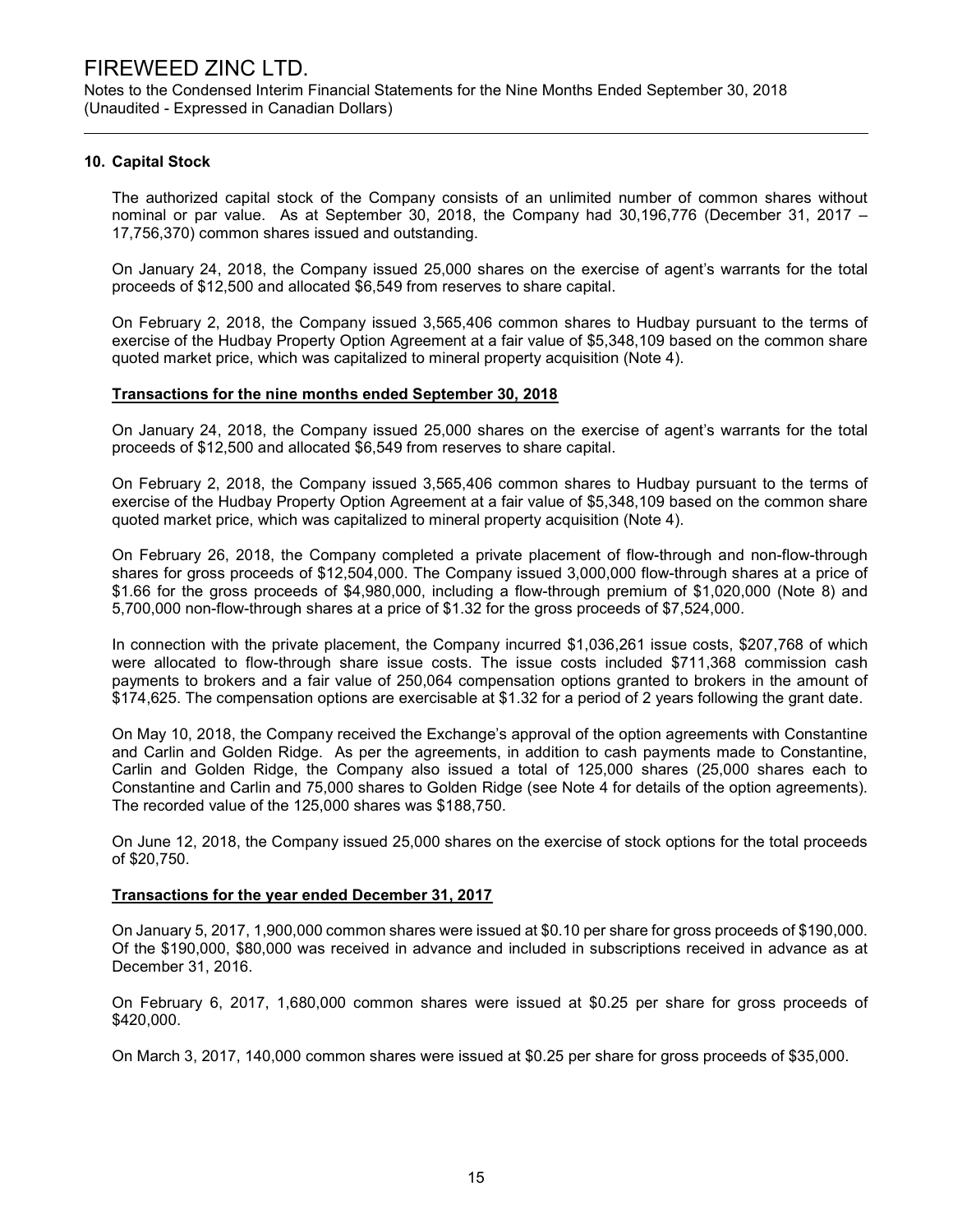Notes to the Condensed Interim Financial Statements for the Nine Months Ended September 30, 2018 (Unaudited - Expressed in Canadian Dollars)

#### 10. Capital Stock (continued)

On May 29, 2017, 8,050,000 common shares were issued at \$0.50 per share for gross proceeds of \$4,025,000 upon completion of the initial public offering ("IPO"). In connection with the IPO, the Company issued another 286,370 common shares with a fair value of \$143,185 as commission, and 403,000 granted agents' warrants, exercisable at \$0.50 for a period of two years from the date of grant, valued at \$105,565. The Company also incurred \$242,022 in cash share issuance costs.

#### Escrow shares

Pursuant to TSX Venture Exchange policies, 6,855,244 (December 31, 2017 – 5,895,000) common shares are held in escrow as at September 30, 2018. The common shares issued in connection with IPO and held in escrow are released as to 10% on the listing date and the balance in equal 15% tranches every 6 months from the listing date.

#### Stock options

The Company adopted a stock option plan ("the Plan") whereby it can grant options to directors, officers, employees, and technical consultants of the Company. The maximum numbers of shares that may be reserved for issuance under the Plan is limited to 10% of the issued common shares of the Company at any time and are exercisable within a maximum of ten (10) years. The vesting period for all options is at the discretion of the directors. The exercise price will be set by the directors at the time of grant and cannot be less than the discounted market price of the Company's common shares.

During the nine months ended September 30, 2018, the Company granted a total of 860,000 stock options to its officers, directors and consultants exercisable at a price of \$1.45 per share for a five-year term. The options vest 20% every six months following the grant date.

Number of **Options** Weighted Average Exercise Price Balance as at December 31, 2016 and 2015 Granted \$0.54 Balance as at December 31, 2017 1,610,000 \$0.54 Granted **860,000** \$1.45 Exercised (25,000) \$0.83 Balance as at September 30, 2018 2,445,000 \$0.86

The following is a summary of the Company's stock option activity:

Share-based payments relating to options vested during the period ended September 30, 2018 using the Black-Scholes option pricing model were \$738,638 (2017 - \$292,994), which was recorded as reserves on the statements of financial position and as stock-based compensation expense on the statement of operations and comprehensive loss.

The associated share-based compensation expense for the options granted during the period was calculated based on the following weighted average assumptions: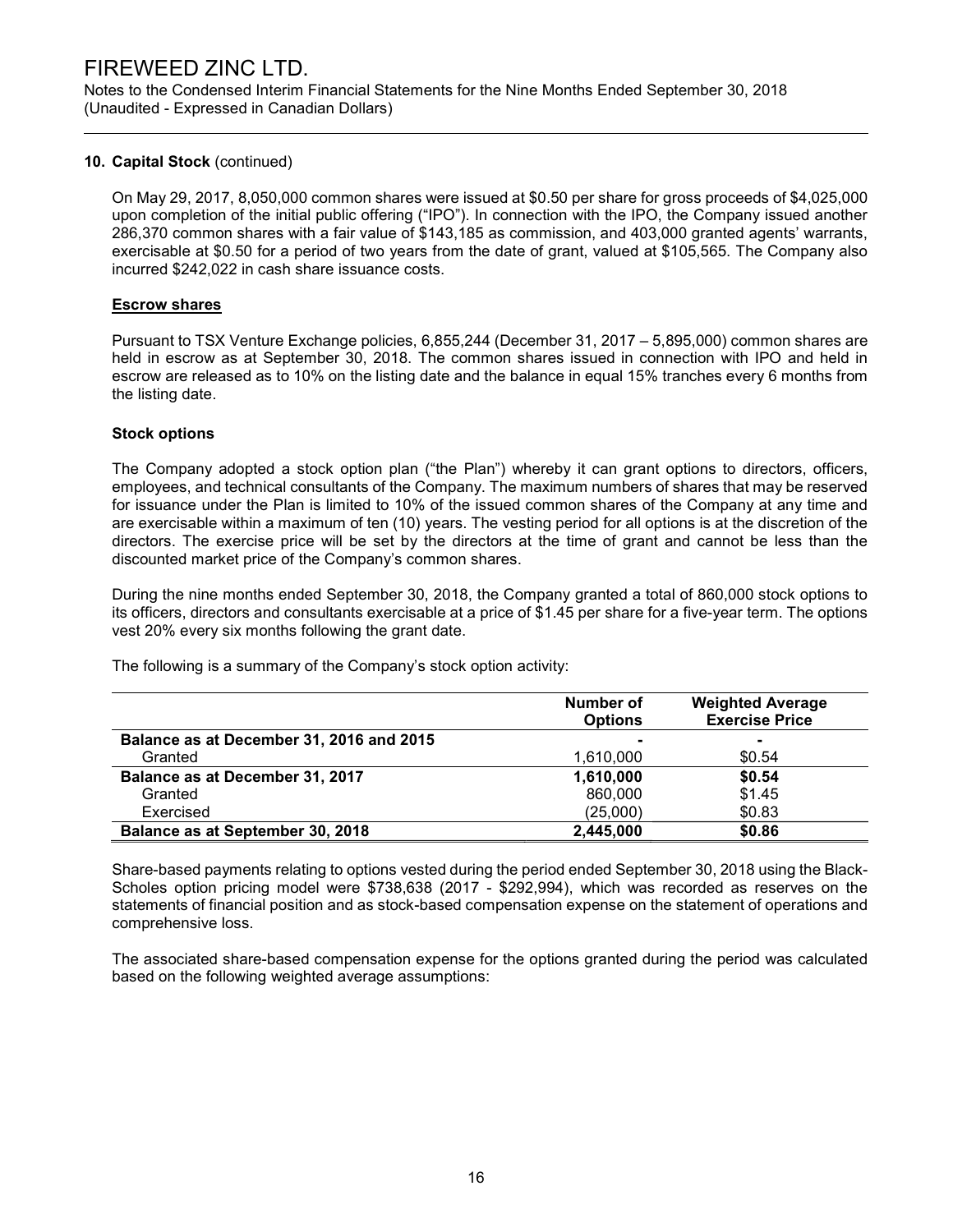Notes to the Condensed Interim Financial Statements for the Nine Months Ended September 30, 2018 (Unaudited - Expressed in Canadian Dollars)

#### 10. Capital Stock (continued)

Stock options (continued)

|                                            | <b>September 30, 2018</b> | <b>December 31, 2017</b> |
|--------------------------------------------|---------------------------|--------------------------|
| Risk-free interest rate                    | 0.95%                     | 1.04%                    |
| Expected life of options                   | 5 years                   | 5 years                  |
| Annualized volatility                      | 100%                      | 100%                     |
| Dividend rate                              | $0.00\%$                  | $0.00\%$                 |
| Forfeiture rate                            | $0.00\%$                  | $0.00\%$                 |
| Weighted average share price on grant date | \$1.45                    | \$0.55                   |
| Fair value of options granted              | \$1.08                    | \$0.41                   |

As at September 30, 2018, the Company had outstanding stock options exercisable as follows:

| <b>Expiry date</b><br>(mm/dd/yyyy) | Number of<br><b>Options</b><br>Outstanding | Number of<br><b>Options</b><br><b>Exercisable</b> | <b>Weighted Average</b><br><b>Remaining life in Years</b> | <b>Weighted Average</b><br><b>Exercise Price</b> |
|------------------------------------|--------------------------------------------|---------------------------------------------------|-----------------------------------------------------------|--------------------------------------------------|
| 04/26/2022                         | 1,380,000                                  | 552,000                                           | 3.57                                                      | \$0.50                                           |
| 10/27/2022                         | 30,000                                     | 6,000                                             | 4.08                                                      | \$0.70                                           |
| 12/06/2022                         | 175,000                                    | 125,000                                           | 4.19                                                      | \$0.83                                           |
| 03/14/2023                         | 860,000                                    | 172,000                                           | 4.45                                                      | \$1.45                                           |
|                                    | 2,445,000                                  | 855,000                                           | 3.93                                                      | \$0.86                                           |

#### Agents' warrants and compensation options

During the period ended September 30, 2018, the Company issued 250,064 agent's compensation options with a fair value of \$174,625, exercisable at \$1.32 for a two-year period, following the grant date. The warrants and agents' options activity is summarized below:

|                                          | Number of<br><b>Warrants</b> | <b>Weighted Average</b><br><b>Exercise Price</b> |
|------------------------------------------|------------------------------|--------------------------------------------------|
| Balance as at December 31, 2016 and 2015 |                              |                                                  |
| <b>Issued</b>                            | 403.000                      | \$0.50                                           |
| Balance as at December 31, 2017          | 403,000                      | \$0.50                                           |
| Issued                                   | 250,064                      | \$1.32                                           |
| Exercised                                | (25,000)                     | \$0.50                                           |
| Balance as at September 30, 2018         | 628,064                      | \$0.83                                           |

The fair value of the agents' compensation options of \$174,625 was determined using the Black Scholes option valuation model with the assumptions indicated below.

|                           | <b>September 30, 2018</b> | <b>December 31, 2017</b> |
|---------------------------|---------------------------|--------------------------|
| Risk-free interest rate   | 1.79%                     | 0.71%                    |
| Expected life of options  | 2 years                   | 2 years                  |
| Annualized volatility     | 100%                      | 100%                     |
| Dividend rate             | $0.00\%$                  | $0.00\%$                 |
| Forfeiture rate           | $0.00\%$                  | $0.00\%$                 |
| Share price on grant date | \$1.32                    | \$0.50                   |

The entire amount of the compensation options was recorded directly to warrants reserve on the statement of financial position.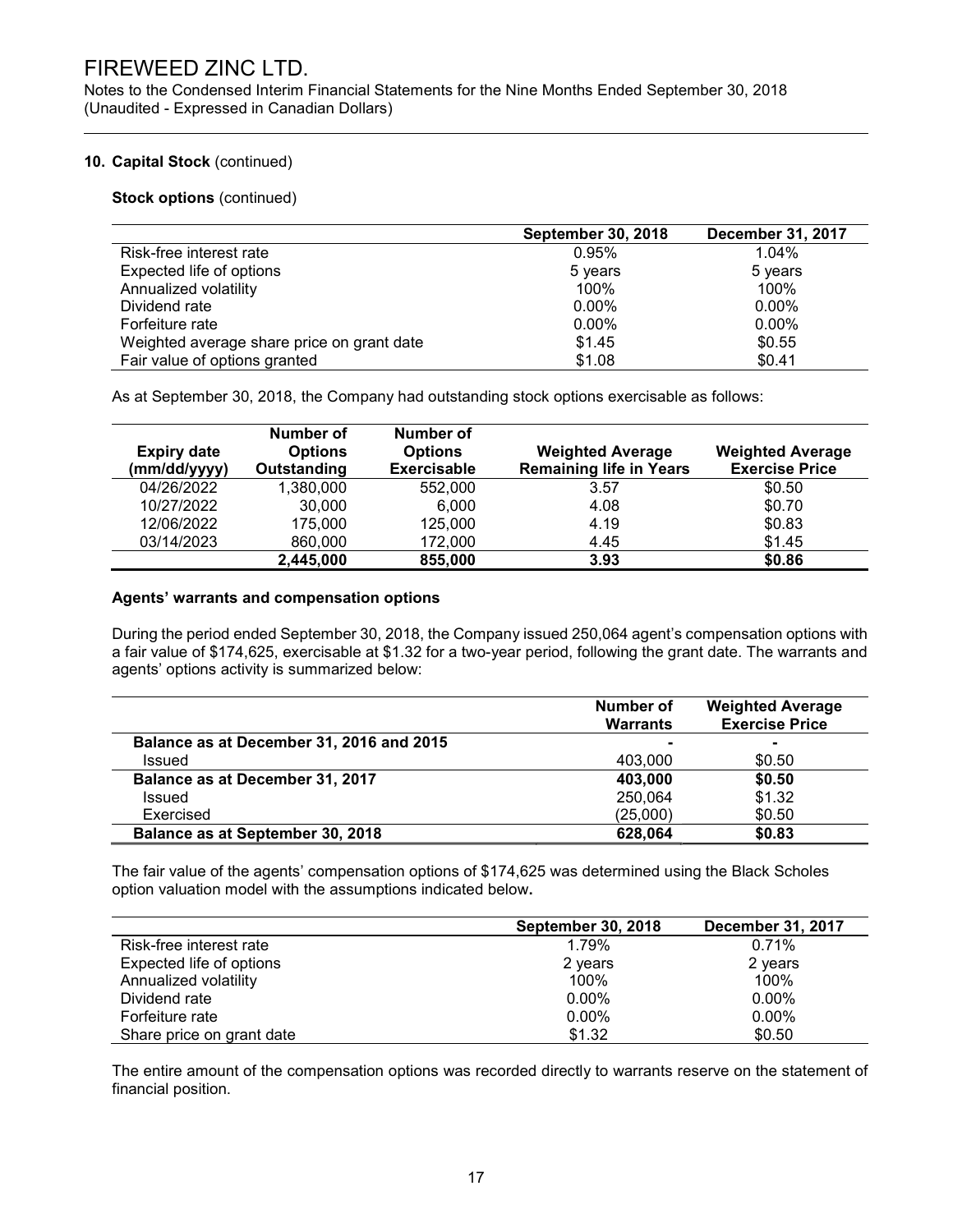Notes to the Condensed Interim Financial Statements for the Nine Months Ended September 30, 2018 (Unaudited - Expressed in Canadian Dollars)

#### 11. Related Party Transactions

Related party transactions mainly include management and consulting fees, director and committee fees as well as share-based compensation. The related parties are mainly represented by the key management personnel, which include those persons having authority and responsibility for planning, directing and controlling the activities of the Company as a whole. The Company has determined that key management personnel consist of executive and non-executive members of the Company's Board of Directors and corporate officers. Related parties also include companies, controlled by officers and/or directors.

The renumeration to directors and key management personnel during the nine months ended September 30, 2018 and 2017 was as follows:

| Nature of the transaction      | Nine months ended<br><b>September 30, 2018</b> | Nine months ended<br><b>September 30, 2017</b> |
|--------------------------------|------------------------------------------------|------------------------------------------------|
| Director and committee fees    | \$<br>121.750                                  |                                                |
| Investor relations             | 44,500                                         |                                                |
| Management and consulting fees | 201,895                                        | 114.500                                        |
| Share-based compensation       | 336,573                                        |                                                |
|                                | 704,718                                        | 114.500                                        |

As at September 30, 2018, the following amounts were owed to directors and key management personnel. These payables are unsecured, non-interest bearing and are expected to be repaid under normal trade terms.

|                  |                                        | September 30,<br>2018 | September 30,<br>2017 |
|------------------|----------------------------------------|-----------------------|-----------------------|
| <b>Directors</b> | Director and committee fees            | 36.750                |                       |
| Key management   | Management fees and expense recoveries | 19.262                | 114.500               |
|                  |                                        | 56,012                | 21,000                |

#### 12. Segmented information

 The Company operates in one reportable segment, being the acquisition, exploration and development of mineral projects. All of the Company's operations are within the mineral exploration sector in Canada.

#### 13. Capital management

The Company manages its capital structure and makes adjustments to it, based on the funds available to the Company, in order to support the acquisition, exploration and development of exploration and evaluation assets. In the management of capital, the Company includes components of shareholders' equity. The Board of Directors does not establish quantitative return on capital criteria for management, but rather relies on the expertise of the Company's management to sustain future development of the business. The properties in which the Company currently has an interest are in the exploration stage; as such the Company is dependent on external financing to fund activities. In order to carry out planned exploration and pay for administrative costs, the Company will spend its existing working capital and raise additional funds as needed. The Company will continue to assess new properties and seek to acquire an interest in additional properties if it feels there is sufficient geologic or economic potential and if it has or feels it can raise adequate financial resources to do so. The Company is not subject to any externally imposed capital requirements and there were no changes to management's approach to capital manager during the period ended September 30, 2018.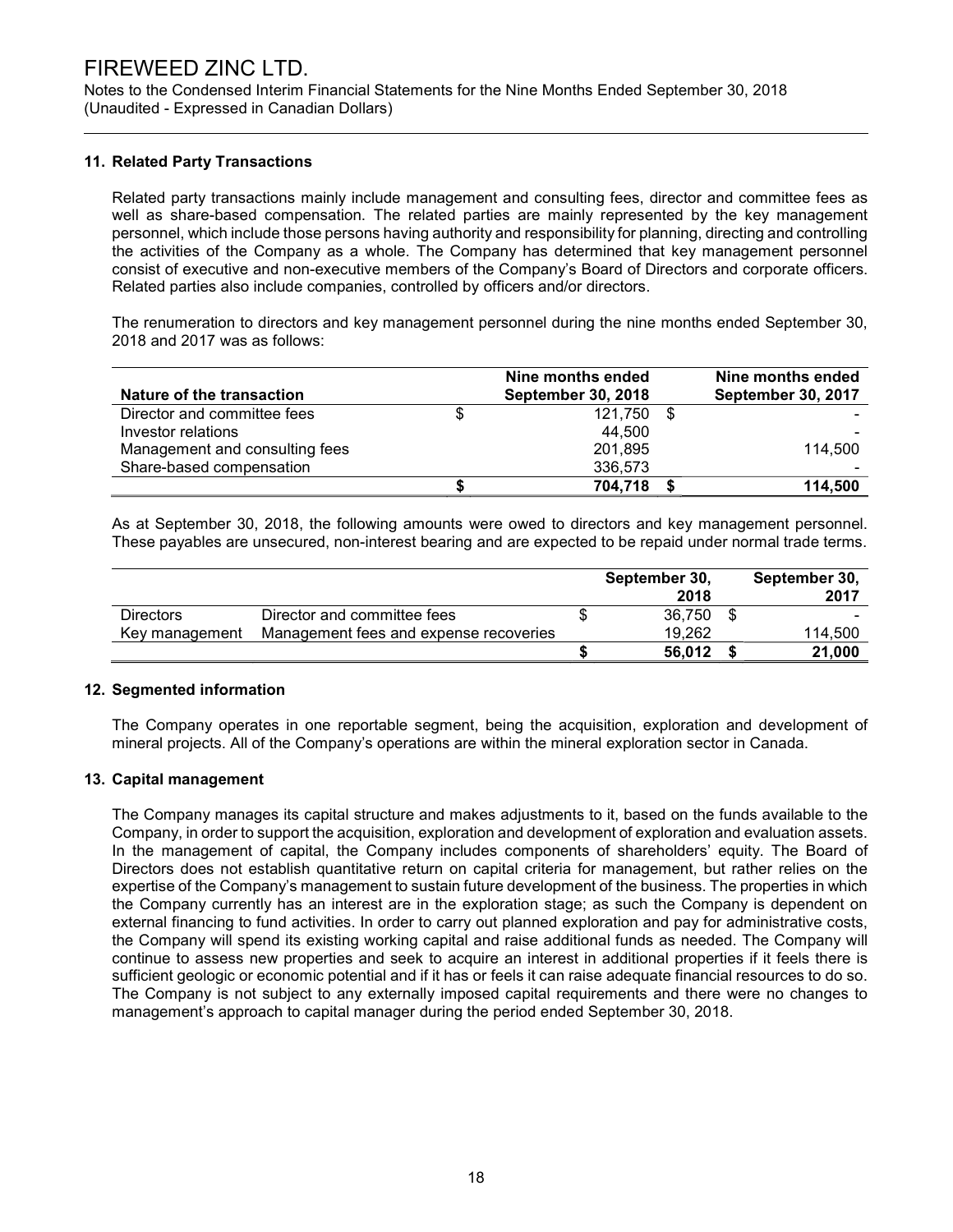Notes to the Condensed Interim Financial Statements for the Nine Months Ended September 30, 2018 (Unaudited - Expressed in Canadian Dollars)

#### 14. Financial Instruments

Financial instruments measured at fair value are classified into one of three levels in the fair value hierarchy according to the relative reliability of the inputs used to estimate the fair values. The three levels of the fair value hierarchy are:

- Level 1 Unadjusted quoted prices in active markets for identical assets or liabilities;
- Level 2 Inputs other than quoted prices that are observable for the asset or liability either directly or indirectly; and
- Level 3 Inputs that are not based on observable market data.

The fair value of the Company's receivables, and accounts payable and accrued liabilities approximate carrying value, which is the amount recorded on the statements of financial position. The fair value of the Company's other financial instruments, cash, under the fair value hierarchy are based on level 1 quoted prices in active markets for identical assets and liabilities. The carrying value of lease liability approximates fair value as there has not been any significant changes in interest rates since initial recognition.

The Company's risk exposures and the impact on the Company's financial instruments are summarized below:

#### Credit risk

Credit risk is the risk of loss associated with a counterparty's inability to fulfill its payment obligations. Receivables consist of GST recoverable amounts from the Federal Government of Canada. The Company believes its exposure to credit risk is equal to the carrying value of this balance. The Company has exposure to credit risk with respect to its cash as it places most of its cash in one financial institution in Canada. The Company believes its exposure is limited as it banks with a large Canadian institution.

#### Liquidity risk

The Company's approach to managing liquidity risk is to ensure that it will have sufficient liquidity to meet liabilities when due. As at September 30, 2018, the Company had a cash balance of \$3,659,723 to settle current liabilities of \$1,467,587. The Company believes it has sufficient funds to meet its current liabilities as they become due.

The Company is dependent on obtaining regular financings in order to continue as a going concern. Despite previous success in acquiring these financings, there is no guarantee of obtaining future financings.

#### Interest rate risk

The interest rate risk is the risk that the fair value or future cash flows of a financial instrument will fluctuate because of changes in market interest rates. As at September 30, 2018, the Company no longer has interest bearing cash balances and obligations (Note 6).

#### Price risk

The Company is exposed to price risk with respect to commodity and equity prices. Equity price risk is defined as the potential adverse impact on the Company's earnings due to movements in individual equity prices or general movements in the level of the stock market. Commodity price risk is defined as the potential adverse impact on profit or loss and economic value due to commodity price movements and volatilities. The Company closely monitors commodity prices of resources, individual equity movements, and the stock market to determine the appropriate course of action to be taken by the Company.

#### Foreign currency risk

The Company operates predominately in Canada and is not exposed to any significant foreign currency risk.